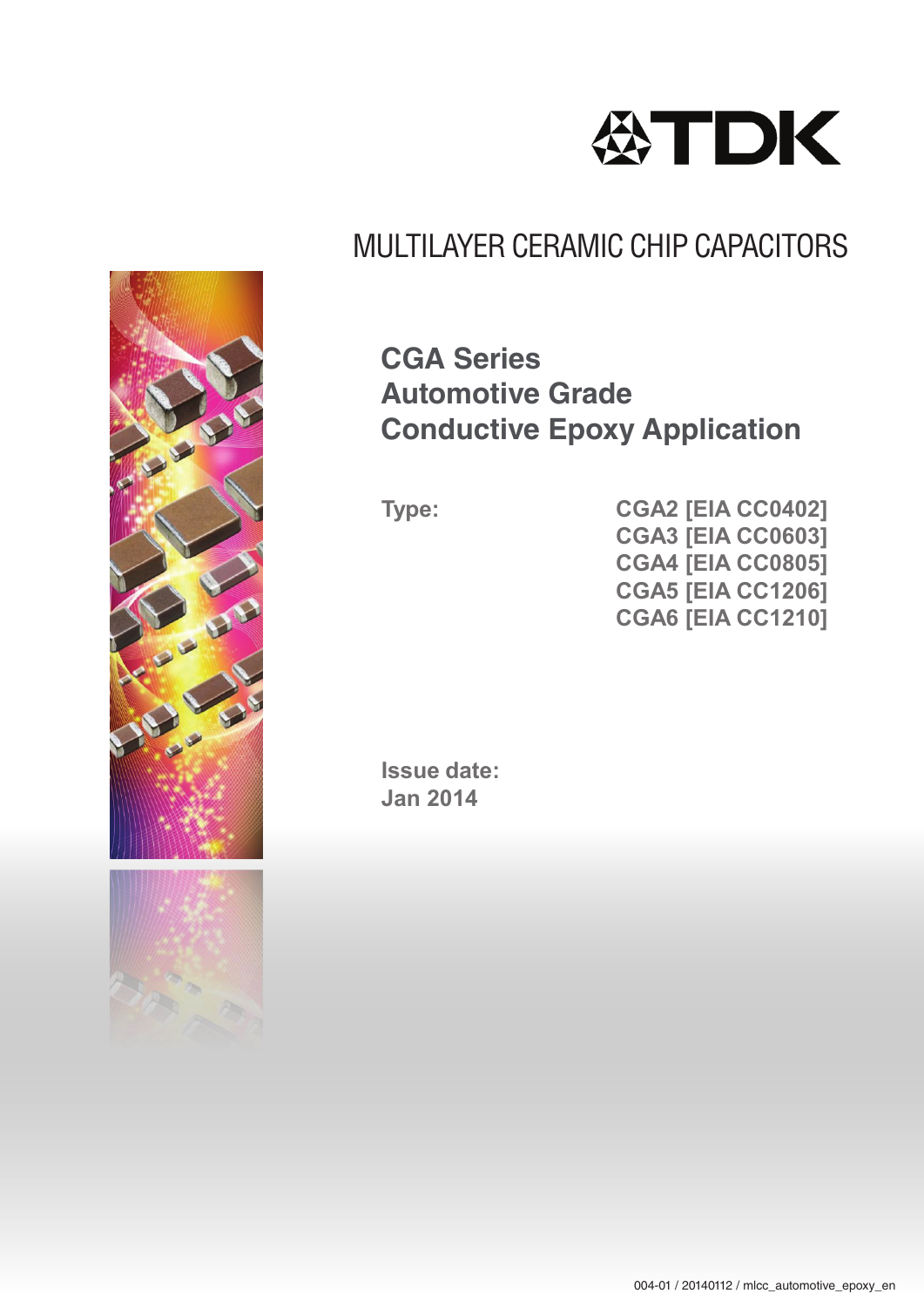

## **REMINDERS**

Please read before using this product

## **SAFETY REMINDERS**

# **A** REMINDERS

- 1. If you intend to use a product listed in this catalog for a purpose that may cause loss of life or other damage, you must contact our company's sales window.
- 2. We may modify products or discontinue production of a product listed in this catalog without prior notification.
- 3. We provide "Delivery Specification" that explain precautions for the specifications and safety of each product listed in this catalog. We strongly recommend that you exchange these delivery specifications with customers that use one of these products.
- 4. If you plan to export a product listed in this catalog, keep in mind that it may be a restricted item according to the "Foreign Exchange and Foreign Trade Control Law". In such cases, it is necessary to acquire export permission in harmony with this law.
- 5. Any reproduction or transferring of the contents of this catalog is prohibited without prior permission from our company.
- 6. We are not responsible for problems that occur related to the intellectual property rights or other rights of our company or a third party when you use a product listed in this catalog. We do not grant license of these rights.
- 7. This catalog only applies to products purchased through our company or one of our company's official agencies. This catalog does not apply to products that are purchased through other third parties.

Notice: Effective January 2013, TDK will use a new catalog number which adds product thickness and packaging specification detail. This new catalog number should be referenced on all catalog orders going forward, and is not applicable for OEM part number orders. Please be aware the last five digits of the catalog number will differ from the item description (internal control number) on the product label. Contact your local TDK Sales representative for more information.

(Example)

| Catalog Issued date    | Catalog Number      | Item Description (On Delivery Label) |
|------------------------|---------------------|--------------------------------------|
| Prior to January 2013  | C1608C0G1E103J      | C1608C0G1E103JT000N                  |
| January 2013 and Later | C1608C0G1E103J080AA | C1608C0G1E103JT000N                  |

Page 1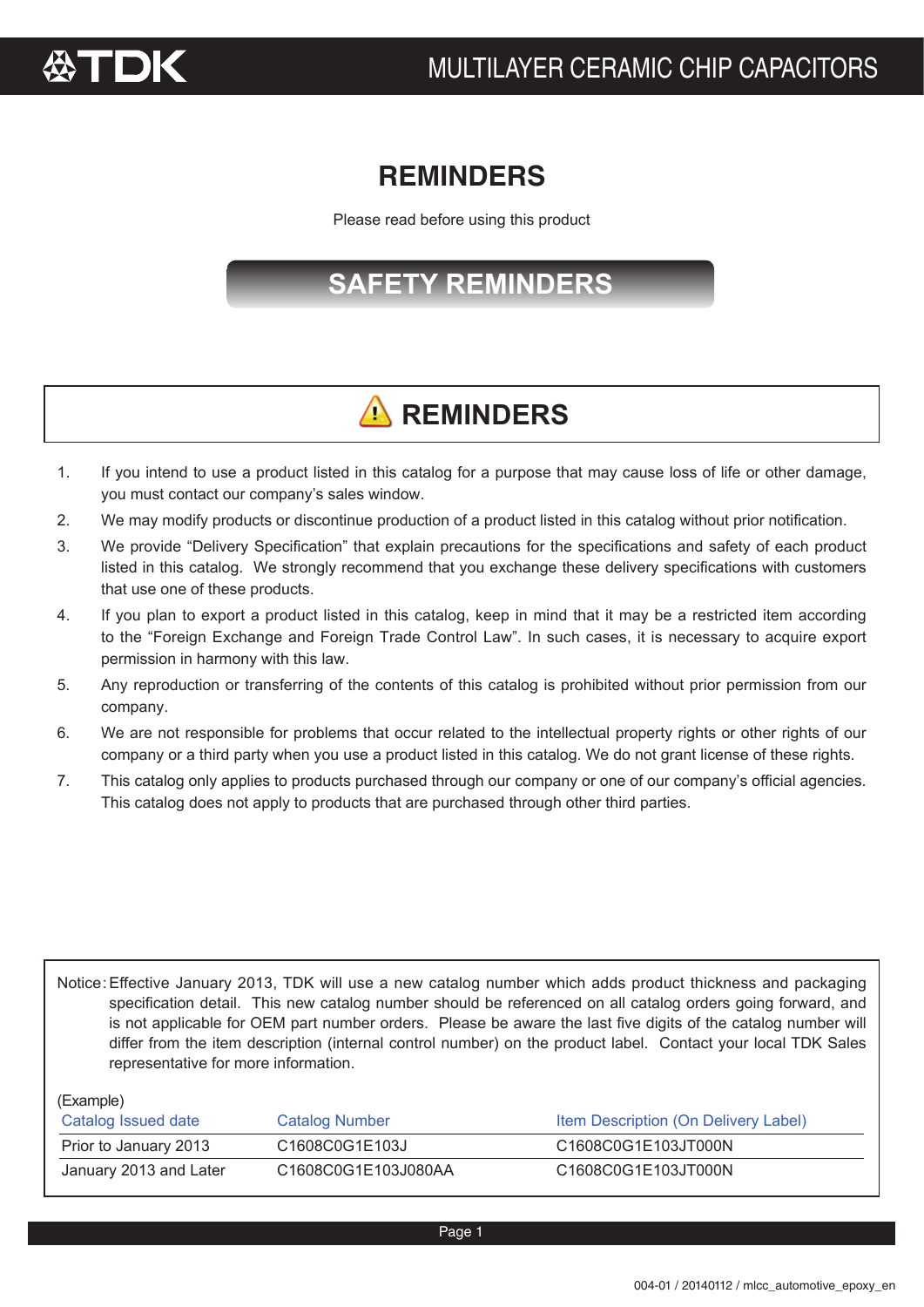



# **CGA Series**

### Lead **RoHS** Ecological Free

Conductive Epoxy Application

Type: CGA2 [EIA CC0402], CGA3 [EIA CC0603], CGA4 [EIA CC0402], CGA3 [EIA CC0603], CGA3 [EIA CC0603]

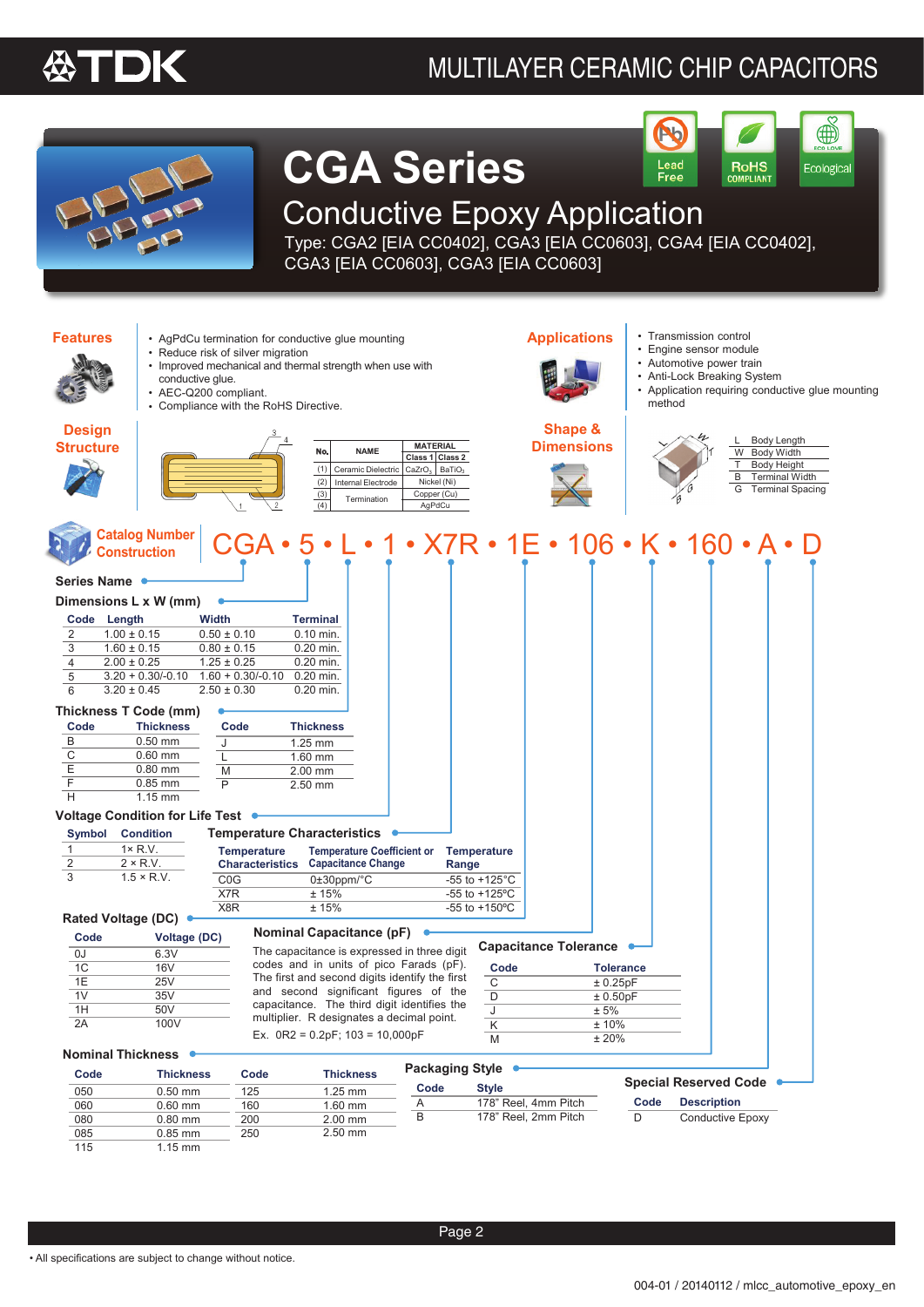



# CGA2(1005) [EIA CC0402]

#### **Capacitance Range Chart**

Temperature Characteristics: C0G (0 ± 30ppm/ºC), X7R (±15%), X8R (±15%) Rated Voltage: 50V (1H), 25V (1E), 16V (1C)

|                            |                  |                  | CO <sub>G</sub> |             | X7R                |             |             | X8R         |                         |
|----------------------------|------------------|------------------|-----------------|-------------|--------------------|-------------|-------------|-------------|-------------------------|
| <b>Capacitance</b><br>(pF) | <b>Code</b>      | <b>Tolerance</b> | 1H<br>(50V)     | 1H<br>(50V) | <b>1E</b><br>(25V) | 1C<br>(16V) | 1H<br>(50V) | 1E<br>(25V) | 1 <sub>C</sub><br>(16V) |
| 1.0                        | 010              | $C: \pm 0.25pF$  |                 |             |                    |             |             |             |                         |
| 1.5                        | 1R5              | $D: \pm 0.50pF$  |                 |             |                    |             |             |             |                         |
| 2.0                        | 020              | $J: \pm 5\%$     |                 |             |                    |             |             |             |                         |
| 2.2                        | 2R2              | $K: \pm 10\%$    |                 |             |                    |             |             |             |                         |
| 3.0                        | 030              | $M: \pm 20\%$    |                 |             |                    |             |             |             |                         |
| 3.3                        | 3R3              |                  |                 |             |                    |             |             |             |                         |
| 4.0                        | 040              |                  |                 |             |                    |             |             |             |                         |
| 4.7                        | 4R7              |                  |                 |             |                    |             |             |             |                         |
| 5.0                        | 050              |                  |                 |             |                    |             |             |             |                         |
| 6.0                        | 060              |                  |                 |             |                    |             |             |             |                         |
| 6.8                        | 6R <sub>8</sub>  |                  |                 |             |                    |             |             |             |                         |
| 7.0                        | 070              |                  |                 |             |                    |             |             |             |                         |
| 8.0                        | 080              |                  |                 |             |                    |             |             |             |                         |
| 9.0                        | 090              |                  |                 |             |                    |             |             |             |                         |
| 10                         | 100              |                  |                 |             |                    |             |             |             |                         |
| $\overline{12}$            | 120              |                  |                 |             |                    |             |             |             |                         |
| 15                         | 150              |                  |                 |             |                    |             |             |             |                         |
| 18                         | 180              |                  |                 |             |                    |             |             |             |                         |
| $\overline{22}$            | 220              |                  |                 |             |                    |             |             |             |                         |
| 27                         | 270              |                  |                 |             |                    |             |             |             |                         |
| 33                         | 330              |                  |                 |             |                    |             |             |             |                         |
| $\overline{39}$            | 390              |                  |                 |             |                    |             |             |             |                         |
| 47                         | 470              |                  |                 |             |                    |             |             |             |                         |
| 56                         | 560              |                  |                 |             |                    |             |             |             |                         |
| 68                         | 680              |                  |                 |             |                    |             |             |             |                         |
| 82                         | 820              |                  |                 |             |                    |             |             |             |                         |
| 100                        | 101              |                  |                 |             |                    |             |             |             |                         |
| 120<br>150                 | 121              |                  |                 |             |                    |             |             |             |                         |
| 180                        | 151<br>181       |                  |                 |             |                    |             |             |             |                         |
| 220                        | 221              |                  |                 |             |                    |             |             |             |                         |
| 270                        | 271              |                  |                 |             |                    |             |             |             |                         |
| 330                        | 331              |                  |                 |             |                    |             |             |             |                         |
| 390                        | 391              |                  |                 |             |                    |             |             |             |                         |
| 470                        | 471              |                  |                 |             |                    |             |             |             |                         |
| 560                        | 561              |                  |                 |             |                    |             |             |             |                         |
| 680                        | 681              |                  |                 |             |                    |             |             |             |                         |
| 820                        | 821              |                  |                 |             |                    |             |             |             |                         |
| 1,000                      | 102              |                  |                 |             |                    |             |             |             |                         |
| 1,500                      | 152              |                  |                 |             |                    |             |             |             |                         |
| 2,200                      | 222              |                  |                 |             |                    |             |             |             |                         |
| 3,300                      | 332              |                  |                 |             |                    |             |             |             |                         |
| 4,700                      | 472              |                  |                 |             |                    |             |             |             |                         |
| 6,800                      | 682              |                  |                 |             |                    |             |             |             |                         |
| 10,000                     | $103$            |                  |                 |             |                    |             |             |             |                         |
| 15,000                     | 153              |                  |                 |             |                    |             |             |             |                         |
| 22,000                     | 223              |                  |                 |             |                    |             |             |             |                         |
| 33,000                     | 333              |                  |                 |             |                    |             |             |             |                         |
| 47,000                     | 473              |                  |                 |             |                    |             |             |             |                         |
| 68,000                     | 683              |                  |                 |             |                    |             |             |             |                         |
| 100,000                    | $\overline{104}$ |                  |                 |             |                    |             |             |             |                         |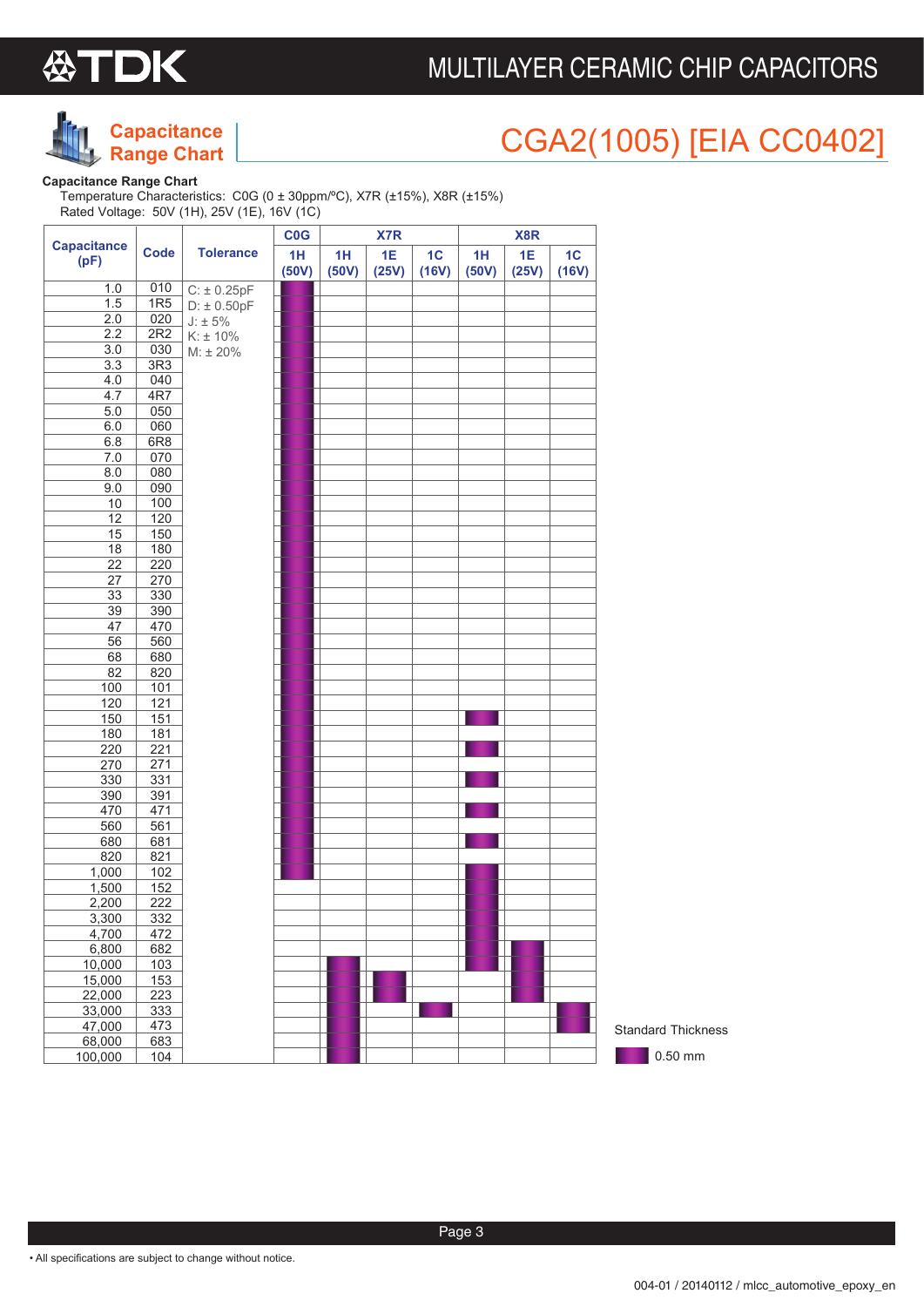

## **Capacitance Range Chart**

# CGA3(1608) [EIA CC0603]

### **Capacitance Range Chart**

Temperature Characteristics: C0G (0 ± 30ppm/ºC) Rated Voltage: 100V (2A), 50V (1H)

|                    |                 |                  | <b>C<sub>0</sub>G</b> |       |                           |
|--------------------|-----------------|------------------|-----------------------|-------|---------------------------|
| <b>Capacitance</b> | <b>Code</b>     | <b>Tolerance</b> | 2A                    | 1H    |                           |
| (pF)               |                 |                  | (100V)                | (50V) |                           |
| 1.0                | 010             | $C: \pm 0.25pF$  |                       |       |                           |
| 1.5                | 1R5             | $D: \pm 0.50pF$  |                       |       |                           |
| 2.0                | 020             |                  |                       |       |                           |
| 2.2                | 2R2             |                  |                       |       |                           |
| 3.0                | 030             |                  |                       |       |                           |
| $\overline{3.3}$   | 3R3             |                  |                       |       |                           |
| 4.0                | 040             |                  |                       |       |                           |
| 4.7                | 4R7             |                  |                       |       |                           |
| 5.0                | 050             |                  |                       |       |                           |
| 6.0                | 060             |                  |                       |       |                           |
| 6.8                | 6R <sub>8</sub> |                  |                       |       |                           |
| 7.0                | 070             |                  |                       |       |                           |
| 8.0                | 080             |                  |                       |       |                           |
| 9.0                | 090             |                  |                       |       |                           |
| $\overline{10}$    | 100             |                  |                       |       |                           |
| 12                 | 120             |                  |                       |       |                           |
| 15                 | 150             |                  |                       |       |                           |
| $\overline{18}$    | 180             |                  |                       |       |                           |
| 22                 | 220             |                  |                       |       |                           |
| $\overline{27}$    | 270             |                  |                       |       |                           |
| 33                 | 330             |                  |                       |       |                           |
| 39                 | 390             |                  |                       |       |                           |
| 47                 | 470             |                  |                       |       |                           |
| 56                 | 560             |                  |                       |       |                           |
| 68<br>82           | 680<br>820      |                  |                       |       |                           |
| 100                | 101             |                  |                       |       |                           |
| 120                | 121             |                  |                       |       |                           |
| 150                | 151             |                  |                       |       |                           |
| 180                | 181             |                  |                       |       |                           |
| 220                | 221             |                  |                       |       |                           |
| 270                | 271             |                  |                       |       |                           |
| 330                | 331             |                  |                       |       |                           |
| 390                | 391             |                  |                       |       |                           |
| 470                | 471             |                  |                       |       |                           |
| 560                | 561             |                  |                       |       |                           |
| 680                | 681             |                  |                       |       |                           |
| 820                | 821             |                  |                       |       |                           |
| 1,000              | 102             |                  |                       |       |                           |
| 1,200              | 122             |                  |                       |       |                           |
| 1,500              | 152             |                  |                       |       |                           |
| 1,800              | 182             |                  |                       |       |                           |
| 2,200              | 222             |                  |                       |       |                           |
| 2,700              | 272             |                  |                       |       |                           |
| 3,300              | 332             |                  |                       |       |                           |
| 3,900              | 392             |                  |                       |       |                           |
| 4,700              | 472             |                  |                       |       |                           |
| 5,600              | 562             |                  |                       |       |                           |
| 6,800              | 682             |                  |                       |       | <b>Standard Thickness</b> |
| 8,200              | 822             |                  |                       |       |                           |
| 10,000             | 103             |                  |                       |       | 0.80 mm                   |

• All specifications are subject to change without notice.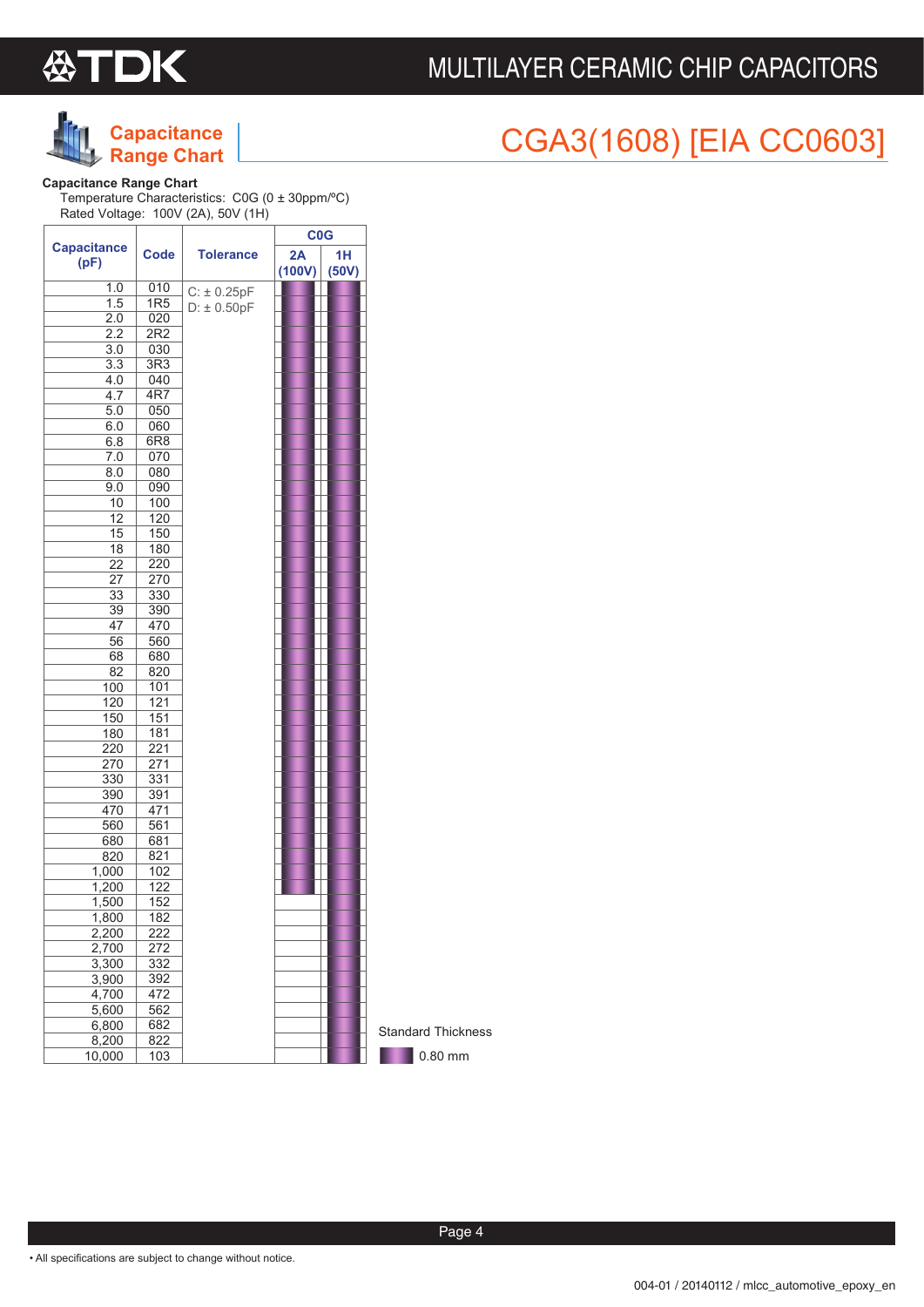



# CGA3(1608) [EIA CC0603]

#### **Capacitance Range Chart**

Temperature Characteristics: X7R (±15%), X8R (±15%) Rated Voltage: 100V (2A), 50V (1H), 35V (1V), 25V (1E), 16V (1C)





## CGA4(2012) [EIA CC0805]

#### **Capacitance Range Chart**

Temperature Characteristics: X7R (±15%), X8R (±15%) Rated Voltage: 100V (2A), 50V (1H), 25V (1V), 25V (1E), 16V (1C)

|                            |      |                  | CO <sub>G</sub> |             |             | X7R         |              |              |             | X8R         |             |                           |
|----------------------------|------|------------------|-----------------|-------------|-------------|-------------|--------------|--------------|-------------|-------------|-------------|---------------------------|
| <b>Capacitance</b><br>(pF) | Code | <b>Tolerance</b> | 1H<br>(50V)     | 1H<br>(50V) | 1E<br>(25V) | 1C<br>(16V) | 0J<br>(6.3V) | 2A<br>(100V) | 1H<br>(50V) | 1E<br>(25V) | 1C<br>(16V) |                           |
| 2,700                      | 272  | $K: \pm 10\%$    |                 |             |             |             |              |              |             |             |             |                           |
| 3,300                      | 332  | $M: \pm 20\%$    |                 |             |             |             |              |              |             |             |             |                           |
| 3,900                      | 392  |                  |                 |             |             |             |              |              |             |             |             |                           |
| 4,700                      | 472  |                  |                 |             |             |             |              |              |             |             |             |                           |
| 5,600                      | 562  |                  |                 |             |             |             |              |              |             |             |             |                           |
| 6,800                      | 682  |                  |                 |             |             |             |              |              |             |             |             |                           |
| 8,200                      | 822  |                  |                 |             |             |             |              |              |             |             |             |                           |
| 10,000                     | 103  |                  |                 |             |             |             |              |              |             |             |             |                           |
| 15,000                     | 153  |                  |                 |             |             |             |              |              |             |             |             |                           |
| 22,000                     | 223  |                  |                 |             |             |             |              |              |             |             |             |                           |
| 33,000                     | 333  |                  |                 |             |             |             |              |              |             |             |             |                           |
| 47,000                     | 473  |                  |                 |             |             |             |              |              |             |             |             |                           |
| 68,000                     | 683  |                  |                 |             |             |             |              |              |             |             |             |                           |
| 100,000                    | 104  |                  |                 |             |             |             |              |              |             |             |             |                           |
| 150,000                    | 154  |                  |                 |             |             |             |              |              |             |             |             |                           |
| 220,000                    | 224  |                  |                 |             |             |             |              |              |             |             |             |                           |
| 330,000                    | 334  |                  |                 |             |             |             |              |              |             |             |             |                           |
| 470,000                    | 474  |                  |                 |             |             |             |              |              |             |             |             |                           |
| 680,000                    | 684  |                  |                 |             |             |             |              |              |             |             |             |                           |
| 1,000,000                  | 105  |                  |                 |             |             |             |              |              |             |             |             |                           |
| 1,500,000                  | 155  |                  |                 |             |             |             |              |              |             |             |             | <b>Standard Thickness</b> |
| 2,200,000                  | 225  |                  |                 |             |             |             |              |              |             |             |             | $0.60$ mm                 |
| 3,300,000                  | 335  |                  |                 |             |             |             |              |              |             |             |             |                           |
| 4,700,000                  | 475  |                  |                 |             |             |             |              |              |             |             |             | 0.85 mm                   |
| 6,800,000                  | 685  |                  |                 |             |             |             |              |              |             |             |             | 1.25 mm                   |
| 10,000,000                 | 106  |                  |                 |             |             |             |              |              |             |             |             |                           |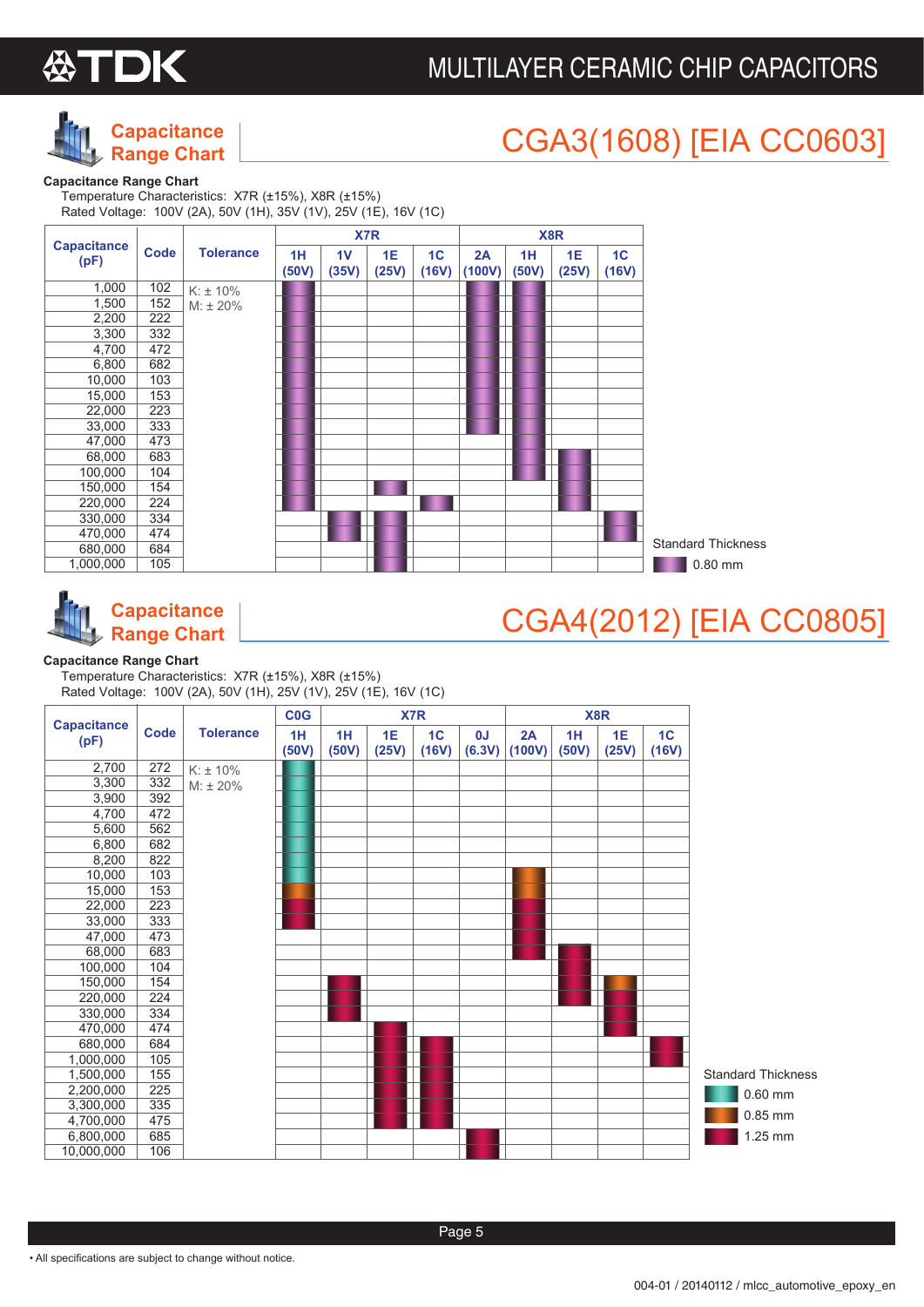



# CGA5(3216)[EIA CC1206]

#### **Capacitance Range Chart**

Temperature Characteristics: C0G (0 ± 30ppm/ºC), X7R (±15%), X8R (±15%) Rated Voltage: 100V (2A), 50V (1H), 35V (1V), 25V (1E), 16V (1C)

|                            |             |                  | <b>C<sub>0</sub>G</b> |             | X7R         |                         |              |             | X8R         |                         |                           |
|----------------------------|-------------|------------------|-----------------------|-------------|-------------|-------------------------|--------------|-------------|-------------|-------------------------|---------------------------|
| <b>Capacitance</b><br>(pF) | <b>Code</b> | <b>Tolerance</b> | 1H<br>(50V)           | 1V<br>(35V) | 1E<br>(25V) | 1 <sub>C</sub><br>(16V) | 2A<br>(100V) | 1H<br>(50V) | 1E<br>(25V) | 1 <sub>C</sub><br>(16V) |                           |
| 4,700                      | 472         | $J: \pm 5\%$     |                       |             |             |                         |              |             |             |                         |                           |
| 5,600                      | 562         | $K: \pm 10\%$    |                       |             |             |                         |              |             |             |                         |                           |
| 6,800                      | 682         | $M: \pm 20\%$    |                       |             |             |                         |              |             |             |                         |                           |
| 8,200                      | 822         |                  |                       |             |             |                         |              |             |             |                         |                           |
| 10,000                     | 103         |                  |                       |             |             |                         |              |             |             |                         |                           |
| 15,000                     | 153         |                  |                       |             |             |                         |              |             |             |                         |                           |
| 22,000                     | 223         |                  |                       |             |             |                         |              |             |             |                         |                           |
| 33,000                     | 333         |                  |                       |             |             |                         |              |             |             |                         |                           |
| 47,000                     | 473         |                  |                       |             |             |                         |              |             |             |                         |                           |
| 68,000                     | 683         |                  |                       |             |             |                         |              |             |             |                         |                           |
| 100,000                    | 104         |                  |                       |             |             |                         |              |             |             |                         |                           |
| 150,000                    | 154         |                  |                       |             |             |                         |              |             |             |                         |                           |
| 220,000                    | 224         |                  |                       |             |             |                         |              |             |             |                         |                           |
| 330,000                    | 334         |                  |                       |             |             |                         |              |             |             |                         |                           |
| 470,000                    | 474         |                  |                       |             |             |                         |              |             |             |                         |                           |
| 680,000                    | 684         |                  |                       |             |             |                         |              |             |             |                         |                           |
| 1,000,000                  | 105         |                  |                       |             |             |                         |              |             |             |                         | <b>Standard Thickness</b> |
| 1,500,000                  | 155         |                  |                       |             |             |                         |              |             |             |                         |                           |
| 2,200,000                  | 225         |                  |                       |             |             |                         |              |             |             |                         | $0.60$ mm                 |
| 3,300,000                  | 335         |                  |                       |             |             |                         |              |             |             |                         | 0.85 mm                   |
| 4,700,000                  | 475         |                  |                       |             |             |                         |              |             |             |                         |                           |
| 6,800,000                  | 685         |                  |                       |             |             |                         |              |             |             |                         | $1.15$ mm                 |
| 10,000,000                 | 106         |                  |                       |             |             |                         |              |             |             |                         | 1.60 mm                   |



# CGA6(3225)[EIA CC1210]

#### **Capacitance Range Chart**

Temperature Characteristics: X7R (±15%), X8R (±15%) Rated Voltage: 100V (2A), 50V (1H), 25V (1E), 16V (1C)

|                            |      |                  |             | X7R        |              | X8R         |             |                           |
|----------------------------|------|------------------|-------------|------------|--------------|-------------|-------------|---------------------------|
| <b>Capacitance</b><br>(pF) | Code | <b>Tolerance</b> | 1H<br>(50V) | 1E<br>(25V | 2A<br>(100V) | 1E<br>(25V) | 1C<br>(16V) |                           |
| 470,000                    | 474  | $K: \pm 10\%$    |             |            |              |             |             |                           |
| 680,000                    | 684  | $M: \pm 20\%$    |             |            |              |             |             |                           |
| 1,000,000                  | 105  |                  |             |            |              |             |             |                           |
| 1,500,000                  | 155  |                  |             |            |              |             |             |                           |
| 2,200,000                  | 225  |                  |             |            |              |             |             | <b>Standard Thickness</b> |
| 3,300,000                  | 335  |                  |             |            |              |             |             | 1.60 mm                   |
| 4,700,000                  | 475  |                  |             |            |              |             |             |                           |
| 6,800,000                  | 685  |                  |             |            |              |             |             | 2.00 mm                   |
| 10,000,000                 | 106  |                  |             |            |              |             |             | 2.50 mm                   |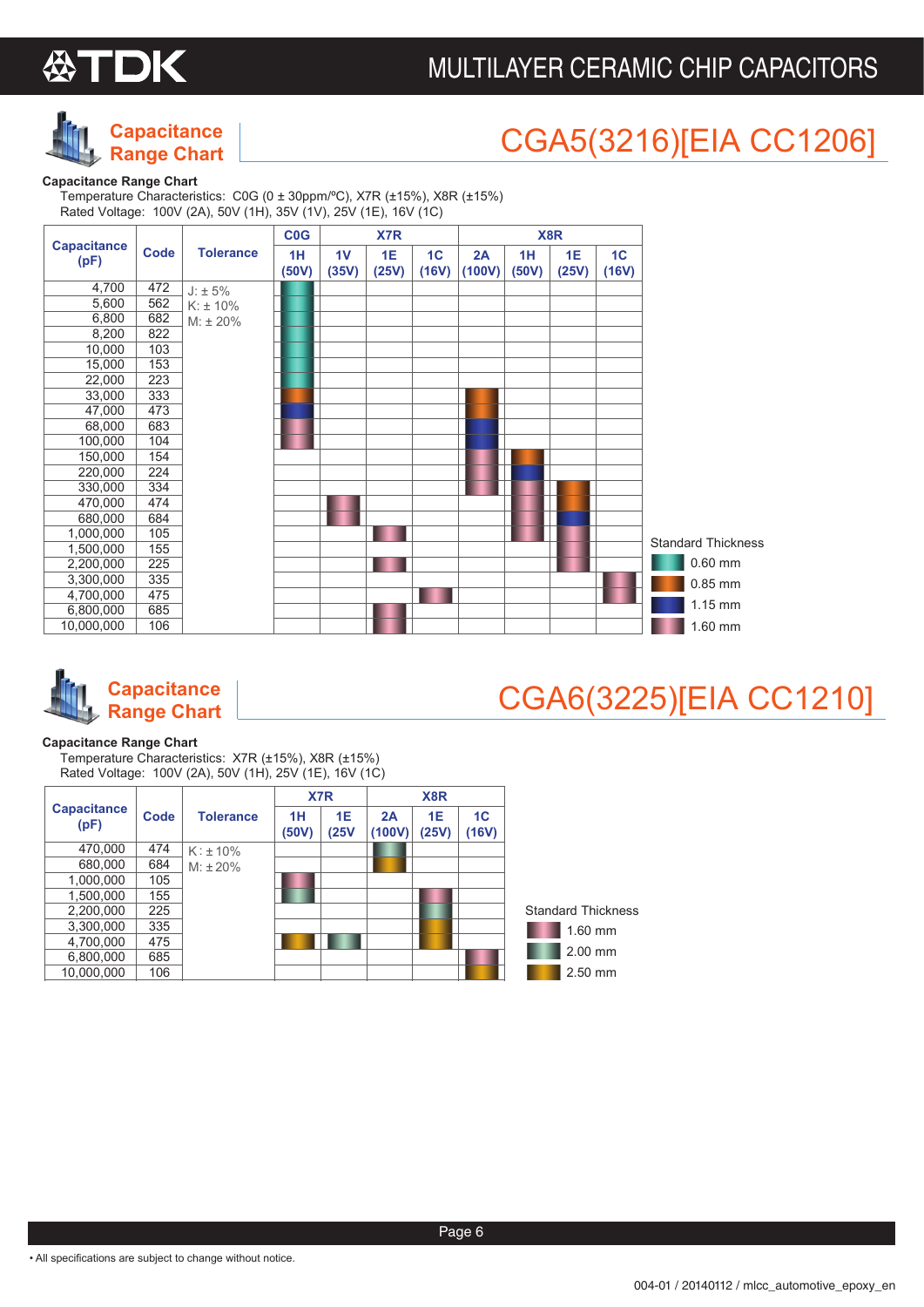

## **Capacitance Range Table**

### **Class 1 (Temperature Compensating)**

Temperature Characteristics: C0G (-55 to +125ºC, 0±30 ppm/ºC)

| Capacitance | Size         | Thickness       | Capacitance | Catalog Number          |                                           |                        |                        |
|-------------|--------------|-----------------|-------------|-------------------------|-------------------------------------------|------------------------|------------------------|
|             |              | (mm)            | Tolerance   | Rated Voltage Edc: 100V | Rated Voltage Edc: 50V                    | Rated Voltage Edc: 25V | Rated Voltage Edc: 16V |
| 1 pF        | 1005         | $0.50 \pm 0.10$ | ± 0.25pF    |                         | CGA2B2C0G1H010C050BD                      |                        |                        |
|             | 1608         | $0.80 \pm 0.15$ | ± 0.25pF    | CGA3E2C0G2A010C080AD    | CGA3E2C0G1H010C080AD                      |                        |                        |
| $1.5$ pF    | 1005         | $0.50 \pm 0.10$ | ± 0.25pF    |                         | CGA2B2C0G1H1R5C050BD                      |                        |                        |
|             | 1608         | $0.80 \pm 0.15$ | ± 0.25pF    |                         | CGA3E2C0G2A1R5C080AD CGA3E2C0G1H1R5C080AD |                        |                        |
| 2 pF        | 1005         | $0.50 \pm 0.10$ | ± 0.25pF    |                         | CGA2B2C0G1H020C050BD                      |                        |                        |
|             | 1608         | $0.80 \pm 0.15$ | ± 0.25pF    | CGA3E2C0G2A020C080AD    | CGA3E2C0G1H020C080AD                      |                        |                        |
| 2.2 pF      | 1005         | $0.50 \pm 0.10$ | ± 0.25pF    |                         | CGA2B2C0G1H2R2C050BD                      |                        |                        |
|             | 1608         | $0.80 \pm 0.15$ | ± 0.25pF    | CGA3E2C0G2A2R2C080AD    | CGA3E2C0G1H2R2C080AD                      |                        |                        |
| 3 pF        | 1005         | $0.50 \pm 0.10$ | ± 0.25pF    |                         | CGA2B2C0G1H030C050BD                      |                        |                        |
|             | 1608         | $0.80 \pm 0.15$ | ± 0.25pF    | CGA3E2C0G2A030C080AD    | CGA3E2C0G1H030C080AD                      |                        |                        |
| 3.3 pF      | 1005         | $0.50 \pm 0.10$ | ± 0.25pF    |                         | CGA2B2C0G1H3R3C050BD                      |                        |                        |
|             | 1608         | $0.80 \pm 0.15$ | ± 0.25pF    | CGA3E2C0G2A3R3C080AD    | CGA3E2C0G1H3R3C080AD                      |                        |                        |
| 4 pF        | 1005         | $0.50 \pm 0.10$ | ± 0.25pF    |                         | CGA2B2C0G1H040C050BD                      |                        |                        |
|             | 1608         | $0.80 \pm 0.15$ | ± 0.25pF    | CGA3E2C0G2A040C080AD    | CGA3E2C0G1H040C080AD                      |                        |                        |
|             | 1005         | $0.50 \pm 0.10$ | ± 0.25pF    |                         | CGA2B2C0G1H4R7C050BD                      |                        |                        |
| 4.7 pF      | 1608         | $0.80 \pm 0.15$ | ± 0.25pF    | CGA3E2C0G2A4R7C080AD    | CGA3E2C0G1H4R7C080AD                      |                        |                        |
|             | 1005         | $0.50 \pm 0.10$ | ± 0.25pF    |                         | CGA2B2C0G1H050C050BD                      |                        |                        |
| 5 pF        | 1608         | $0.80 \pm 0.15$ | ± 0.25pF    | CGA3E2C0G2A050C080AD    | CGA3E2C0G1H050C080AD                      |                        |                        |
|             | 1005         | $0.50 \pm 0.10$ | ± 0.50pF    |                         | CGA2B2C0G1H060D050BD                      |                        |                        |
| 6 pF        | 1608         | $0.80 \pm 0.15$ | ± 0.50pF    | CGA3E2C0G2A060D080AD    | CGA3E2C0G1H060D080AD                      |                        |                        |
|             | 1005         | $0.50 \pm 0.10$ | ± 0.50pF    |                         | CGA2B2C0G1H6R8D050BD                      |                        |                        |
| 6.8 pF      | 1608         | $0.80 \pm 0.15$ | ± 0.50pF    | CGA3E2C0G2A6R8D080AD    | CGA3E2C0G1H6R8D080AD                      |                        |                        |
|             | 1005         | $0.50 \pm 0.10$ | ± 0.50pF    |                         | CGA2B2C0G1H070D050BD                      |                        |                        |
| 7 pF        | 1608         | $0.80 \pm 0.15$ | ± 0.50pF    | CGA3E2C0G2A070D080AD    | CGA3E2C0G1H070D080AD                      |                        |                        |
|             | 1005         | $0.50 \pm 0.10$ | ± 0.50pF    |                         | CGA2B2C0G1H080D050BD                      |                        |                        |
| 8 pF        | 1608         | $0.80 \pm 0.15$ | ± 0.50pF    | CGA3E2C0G2A080D080AD    | CGA3E2C0G1H080D080AD                      |                        |                        |
|             | 1005         | $0.50 \pm 0.10$ | ± 0.50pF    |                         | CGA2B2C0G1H090D050BD                      |                        |                        |
| 9 pF        | 1608         | $0.80 \pm 0.15$ | ± 0.50pF    | CGA3E2C0G2A090D080AD    | CGA3E2C0G1H090D080AD                      |                        |                        |
|             | 1005         | $0.50 \pm 0.10$ | ± 0.50pF    |                         | CGA2B2C0G1H100D050BD                      |                        |                        |
| 10 pF       | 1608         | $0.80 \pm 0.15$ | ± 0.50pF    | CGA3E2C0G2A100D080AD    | CGA3E2C0G1H100D080AD                      |                        |                        |
|             | 1005         | $0.50 \pm 0.10$ | $\pm 5\%$   |                         | CGA2B2C0G1H120J050BD                      |                        |                        |
| 12 pF       | 1608         | $0.80 \pm 0.15$ | $\pm 5\%$   | CGA3E2C0G2A120J080AD    | CGA3E2C0G1H120J080AD                      |                        |                        |
|             | 1005         | $0.50 \pm 0.10$ | $\pm 5\%$   |                         | CGA2B2C0G1H150J050BD                      |                        |                        |
| 15 pF       | 1608         | $0.80 \pm 0.15$ | $\pm 5\%$   | CGA3E2C0G2A150J080AD    | CGA3E2C0G1H150J080AD                      |                        |                        |
|             | 1005         | $0.50 \pm 0.10$ | $\pm 5\%$   |                         | CGA2B2C0G1H180J050BD                      |                        |                        |
| 18 pF       | 1608         | $0.80 \pm 0.15$ | $\pm 5\%$   | CGA3E2C0G2A180J080AD    | CGA3E2C0G1H180J080AD                      |                        |                        |
|             | 1005         | $0.50 \pm 0.10$ | $\pm 5\%$   |                         | CGA2B2C0G1H220J050BD                      |                        |                        |
| 22 pF       | 1608         | $0.80 \pm 0.15$ | $\pm 5\%$   | CGA3E2C0G2A220J080AD    | CGA3E2C0G1H220J080AD                      |                        |                        |
|             | 1005         | $0.50 \pm 0.10$ | $\pm 5\%$   |                         | CGA2B2C0G1H270J050BD                      |                        |                        |
| 27 pF       | 1608         | $0.80 \pm 0.15$ | $\pm 5\%$   | CGA3E2C0G2A270J080AD    | CGA3E2C0G1H270J080AD                      |                        |                        |
|             |              |                 | ± 5%        |                         |                                           |                        |                        |
| 33 pF       | 1005<br>1608 | $0.50 \pm 0.10$ |             |                         | CGA2B2C0G1H330J050BD                      |                        |                        |
|             |              | $0.80 \pm 0.15$ | ± 5%        | CGA3E2C0G2A330J080AD    | CGA3E2C0G1H330J080AD                      |                        |                        |
| 39 pF       | 1005         | $0.50 \pm 0.10$ | ± 5%        |                         | CGA2B2C0G1H390J050BD                      |                        |                        |
|             | 1608         | $0.80 \pm 0.15$ | ± 5%        | CGA3E2C0G2A390J080AD    | CGA3E2C0G1H390J080AD                      |                        |                        |
| 47 pF       | 1005         | $0.50 \pm 0.10$ | ± 5%        |                         | CGA2B2C0G1H470J050BD                      |                        |                        |
|             | 1608         | $0.80 \pm 0.15$ | $\pm 5\%$   | CGA3E2C0G2A470J080AD    | CGA3E2C0G1H470J080AD                      |                        |                        |
| 56 pF       | 1005         | $0.50 \pm 0.10$ | ± 5%        |                         | CGA2B2C0G1H560J050BD                      |                        |                        |
|             | 1608         | $0.80 \pm 0.15$ | ± 5%        | CGA3E2C0G2A560J080AD    | CGA3E2C0G1H560J080AD                      |                        |                        |
| 68 pF       | 1005         | $0.50 \pm 0.10$ | $\pm 5\%$   |                         | CGA2B2C0G1H680J050BD                      |                        |                        |
|             | 1608         | $0.80 \pm 0.15$ | ± 5%        | CGA3E2C0G2A680J080AD    | CGA3E2C0G1H680J080AD                      |                        |                        |
| 82 pF       | 1005         | $0.50 \pm 0.10$ | ± 5%        |                         | CGA2B2C0G1H820J050BD                      |                        |                        |
|             | 1608         | $0.80 \pm 0.15$ | $\pm 5\%$   | CGA3E2C0G2A820J080AD    | CGA3E2C0G1H820J080AD                      |                        |                        |
| 100 pF      | 1005         | $0.50 \pm 0.10$ | ± 5%        |                         | CGA2B2C0G1H101J050BD                      |                        |                        |
|             | 1608         | $0.80 \pm 0.15$ | $\pm 5\%$   | CGA3E2C0G2A101J080AD    | CGA3E2C0G1H101J080AD                      |                        |                        |
| 120 pF      | 1005         | $0.50 \pm 0.10$ | $\pm 5\%$   |                         | CGA2B2C0G1H121J050BD                      |                        |                        |
|             | 1608         | $0.80 \pm 0.15$ | ± 5%        | CGA3E2C0G2A121J080AD    | CGA3E2C0G1H121J080AD                      |                        |                        |
| 150 pF      | 1005         | $0.50 \pm 0.10$ | ± 5%        |                         | CGA2B2C0G1H151J050BD                      |                        |                        |
|             | 1608         | $0.80 \pm 0.15$ | $\pm 5\%$   | CGA3E2C0G2A151J080AD    | CGA3E2C0G1H151J080AD                      |                        |                        |
| 180 pF      | 1005         | $0.50 \pm 0.10$ | ± 5%        |                         | CGA2B2C0G1H181J050BD                      |                        |                        |
|             | 1608         | $0.80 \pm 0.15$ | ± 5%        | CGA3E2C0G2A181J080AD    | CGA3E2C0G1H181J080AD                      |                        |                        |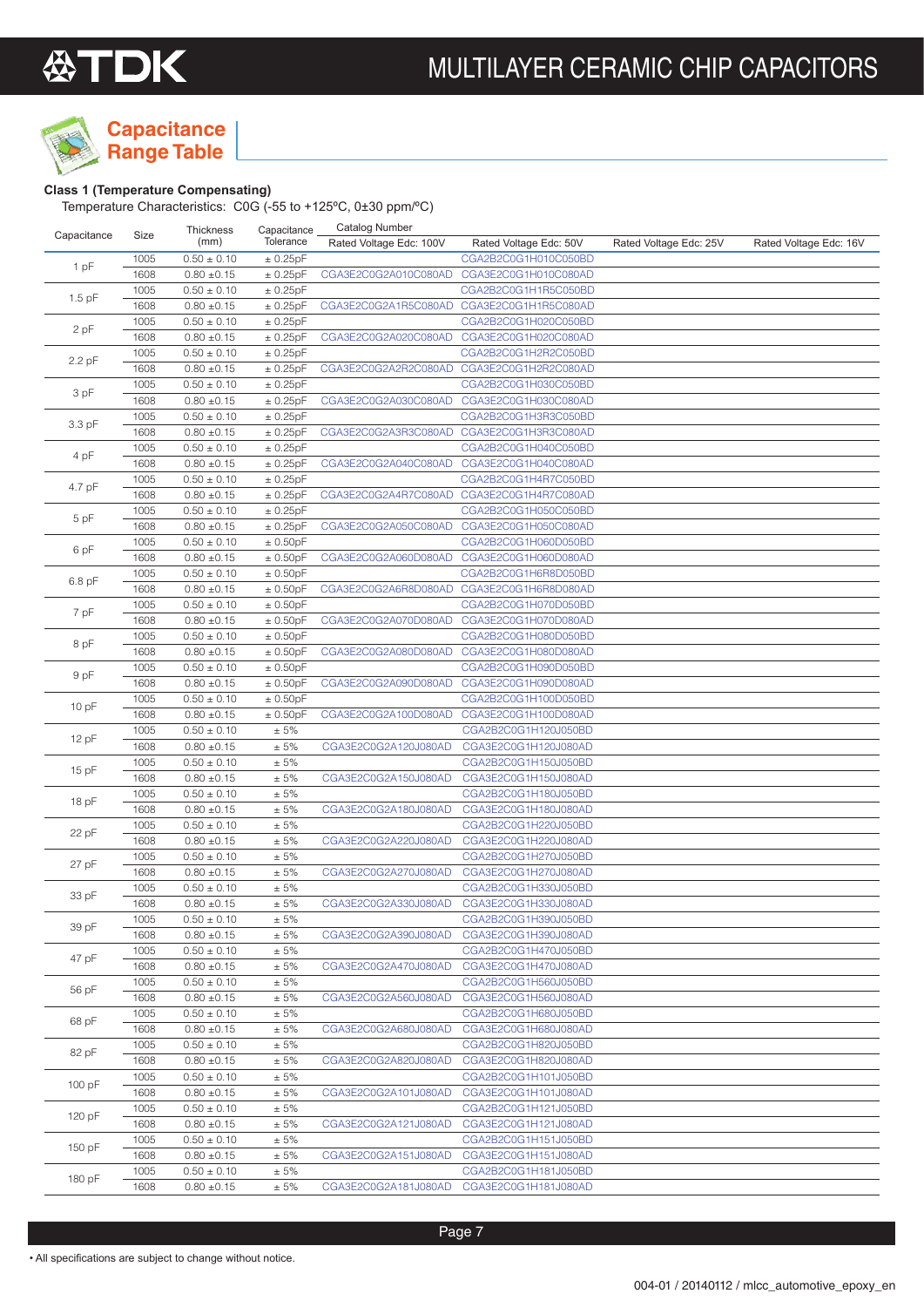

## **Capacitance Range Table**

### **Class 1 (Temperature Compensating)**

Temperature Characteristics: C0G (-55 to +125ºC, 0±30 ppm/ºC)

| Capacitance       | Size         | Thickness                          | Capacitance  | <b>Catalog Number</b>   |                                              |                        |                        |
|-------------------|--------------|------------------------------------|--------------|-------------------------|----------------------------------------------|------------------------|------------------------|
|                   |              | (mm)                               | Tolerance    | Rated Voltage Edc: 100V | Rated Voltage Edc: 50V                       | Rated Voltage Edc: 25V | Rated Voltage Edc: 16V |
|                   | 1005         | $0.50 \pm 0.10$                    | ± 5%         |                         | CGA2B2C0G1H221J050BD                         |                        |                        |
| 220 pF            | 1608         | $0.80 \pm 0.15$                    | ± 5%         | CGA3E2C0G2A221J080AD    | CGA3E2C0G1H221J080AD                         |                        |                        |
|                   | 1005         | $0.50 \pm 0.10$                    | ± 5%         |                         | CGA2B2C0G1H271J050BD                         |                        |                        |
| 270 pF            | 1608         | $0.80 \pm 0.15$                    | $\pm 5\%$    | CGA3E2C0G2A271J080AD    | CGA3E2C0G1H271J080AD                         |                        |                        |
|                   | 1005         | $0.50 \pm 0.10$                    | ± 5%         |                         | CGA2B2C0G1H331J050BD                         |                        |                        |
| 330 pF            | 1608         | $0.80 \pm 0.15$                    | ± 5%         | CGA3E2C0G2A331J080AD    | CGA3E2C0G1H331J080AD                         |                        |                        |
|                   | 1005         | $0.50 \pm 0.10$                    | ± 5%         |                         | CGA2B2C0G1H391J050BD                         |                        |                        |
| 390 pF            | 1608         | $0.80 \pm 0.15$                    | $\pm 5\%$    | CGA3E2C0G2A391J080AD    | CGA3E2C0G1H391J080AD                         |                        |                        |
|                   | 1005         | $0.50 \pm 0.10$                    | ± 5%         |                         | CGA2B2C0G1H471J050BD                         |                        |                        |
| 470 pF            | 1608         | $0.80 \pm 0.15$                    | $\pm 5\%$    | CGA3E2C0G2A471J080AD    | CGA3E2C0G1H471J080AD                         |                        |                        |
|                   | 1005         | $0.50 \pm 0.10$                    | $\pm 5\%$    |                         | CGA2B2C0G1H561J050BD                         |                        |                        |
| 560 pF            | 1608         | $0.80 \pm 0.15$                    | ± 5%         | CGA3E2C0G2A561J080AD    | CGA3E2C0G1H561J080AD                         |                        |                        |
|                   | 1005         | $0.50 \pm 0.10$                    | $\pm 5\%$    |                         | CGA2B2C0G1H681J050BD                         |                        |                        |
| 680 pF            | 1608         | $0.80 \pm 0.15$                    | $\pm 5\%$    | CGA3E2C0G2A681J080AD    | CGA3E2C0G1H681J080AD                         |                        |                        |
|                   | 1005         | $0.50 \pm 0.10$                    | ± 5%         |                         | CGA2B2C0G1H821J050BD                         |                        |                        |
| 820 pF            | 1608         | $0.80 \pm 0.15$                    | $\pm 5\%$    | CGA3E2C0G2A821J080AD    | CGA3E2C0G1H821J080AD                         |                        |                        |
|                   | 1005         | $0.50 \pm 0.10$                    | ± 5%         |                         | CGA2B2C0G1H102J050BD                         |                        |                        |
| 1 nF              | 1608         | $0.80 \pm 0.15$                    | $\pm 5\%$    | CGA3E2C0G2A102J080AD    | CGA3E2C0G1H102J080AD                         |                        |                        |
| $1.2$ nF          | 1608         | $0.80 \pm 0.15$                    | ± 5%         | CGA3E2C0G2A122J080AD    | CGA3E2C0G1H122J080AD                         |                        |                        |
| $1.5$ nF          | 1608         | $0.80 \pm 0.15$                    | ± 5%         |                         | CGA3E2C0G1H152J080AD                         |                        |                        |
| 1.8 <sub>nF</sub> | 1608         | $0.80 \pm 0.15$                    | ± 5%         |                         | CGA3E2C0G1H182J080AD                         |                        |                        |
| 2.2 nF            | 1608         | $0.80 \pm 0.15$                    | ± 5%         |                         | CGA3E2C0G1H222J080AD                         |                        |                        |
|                   | 1608         | $0.80 \pm 0.15$                    | ± 5%         |                         | CGA3E2C0G1H272J080AD                         |                        |                        |
| 2.7 nF            | 2012         | $0.60 \pm 0.15$                    | $\pm 5\%$    |                         | CGA4C2C0G1H272J060AD                         |                        |                        |
|                   |              | $0.80 \pm 0.15$                    | ± 5%         |                         |                                              |                        |                        |
| 3.3 nF            | 1608<br>2012 |                                    |              |                         | CGA3E2C0G1H332J080AD<br>CGA4C2C0G1H332J060AD |                        |                        |
|                   |              | $0.60 \pm 0.15$<br>$0.80 \pm 0.15$ | ± 5%<br>± 5% |                         | CGA3E2C0G1H392J080AD                         |                        |                        |
| 3.9 nF            | 1608<br>2012 |                                    | ± 5%         |                         |                                              |                        |                        |
|                   |              | $0.60 \pm 0.15$                    |              |                         | CGA4C2C0G1H392J060AD                         |                        |                        |
|                   | 1608         | $0.80 \pm 0.15$                    | ± 5%         |                         | CGA3E2C0G1H472J080AD                         |                        |                        |
| 4.7 nF            | 2012         | $0.60 \pm 0.15$                    | $\pm 5\%$    |                         | CGA4C2C0G1H472J060AD                         |                        |                        |
|                   | 3216         | $0.60 \pm 0.15$                    | ± 5%         |                         | CGA5C2C0G1H472J060AD                         |                        |                        |
|                   | 1608         | $0.80 \pm 0.15$                    | $\pm 5\%$    |                         | CGA3E2C0G1H562J080AD                         |                        |                        |
| 5.6 nF            | 2012         | $0.60 \pm 0.15$                    | ± 5%         |                         | CGA4C2C0G1H562J060AD                         |                        |                        |
|                   | 3216         | $0.60 \pm 0.15$                    | ± 5%         |                         | CGA5C2C0G1H562J060AD                         |                        |                        |
|                   | 1608         | $0.80 \pm 0.15$                    | ± 5%         |                         | CGA3E2C0G1H682J080AD                         |                        |                        |
| 6.8 nF            | 2012         | $0.60 \pm 0.15$                    | ± 5%         |                         | CGA4C2C0G1H682J060AD                         |                        |                        |
|                   | 3216         | $0.60 \pm 0.15$                    | ± 5%         |                         | CGA5C2C0G1H682J060AD                         |                        |                        |
|                   | 1608         | $0.80 \pm 0.15$                    | ± 5%         |                         | CGA3E2C0G1H822J080AD                         |                        |                        |
| 8.2 nF            | 2012         | $0.60 \pm 0.15$                    | ± 5%         |                         | CGA4C2C0G1H822J060AD                         |                        |                        |
|                   | 3216         | $0.60 \pm 0.15$                    | $\pm 5\%$    |                         | CGA5C2C0G1H822J060AD                         |                        |                        |
|                   | 1608         | $0.80 \pm 0.15$                    | ± 5%         |                         | CGA3E2C0G1H103J080AD                         |                        |                        |
| 10 nF             | 2012         | $0.60 \pm 0.15$                    | ± 5%         |                         | CGA4C2C0G1H103J060AD                         |                        |                        |
|                   | 3216         | $0.60 \pm 0.15$                    | ± 5%         |                         | CGA5C2C0G1H103J060AD                         |                        |                        |
| 15 nF             | 2012         | $0.85 \pm 0.15$                    | ± 5%         |                         | CGA4F2C0G1H153J085AD                         |                        |                        |
|                   | 3216         | $0.60 \pm 0.15$                    | ± 5%         |                         | CGA5C2C0G1H153J060AD                         |                        |                        |
| 22 nF             | 2012         | $1.25 \pm 0.25$                    | ± 5%         |                         | CGA4J2C0G1H223J125AD                         |                        |                        |
|                   | 3216         | $0.60 \pm 0.15$                    | ± 5%         |                         | CGA5C2C0G1H223J060AD                         |                        |                        |
| 33 nF             | 2012         | $1.25 \pm 0.25$                    | ± 5%         |                         | CGA4J2C0G1H333J125AD                         |                        |                        |
|                   | 3216         | $0.85 \pm 0.15$                    | ± 5%         |                         | CGA5F2C0G1H333J085AD                         |                        |                        |
| 47 nF             | 3216         | $1.15 \pm 0.15$                    | ± 5%         |                         | CGA5H2C0G1H473J115AD                         |                        |                        |
| 68 nF             | 3216         | $1.60 + 0.30/-0.10$                | ± 5%         |                         | CGA5L2C0G1H683J160AD                         |                        |                        |
| 100 nF            | 3216         | $1.60 + 0.30/-0.10$                | ± 5%         |                         | CGA5L2C0G1H104J160AD                         |                        |                        |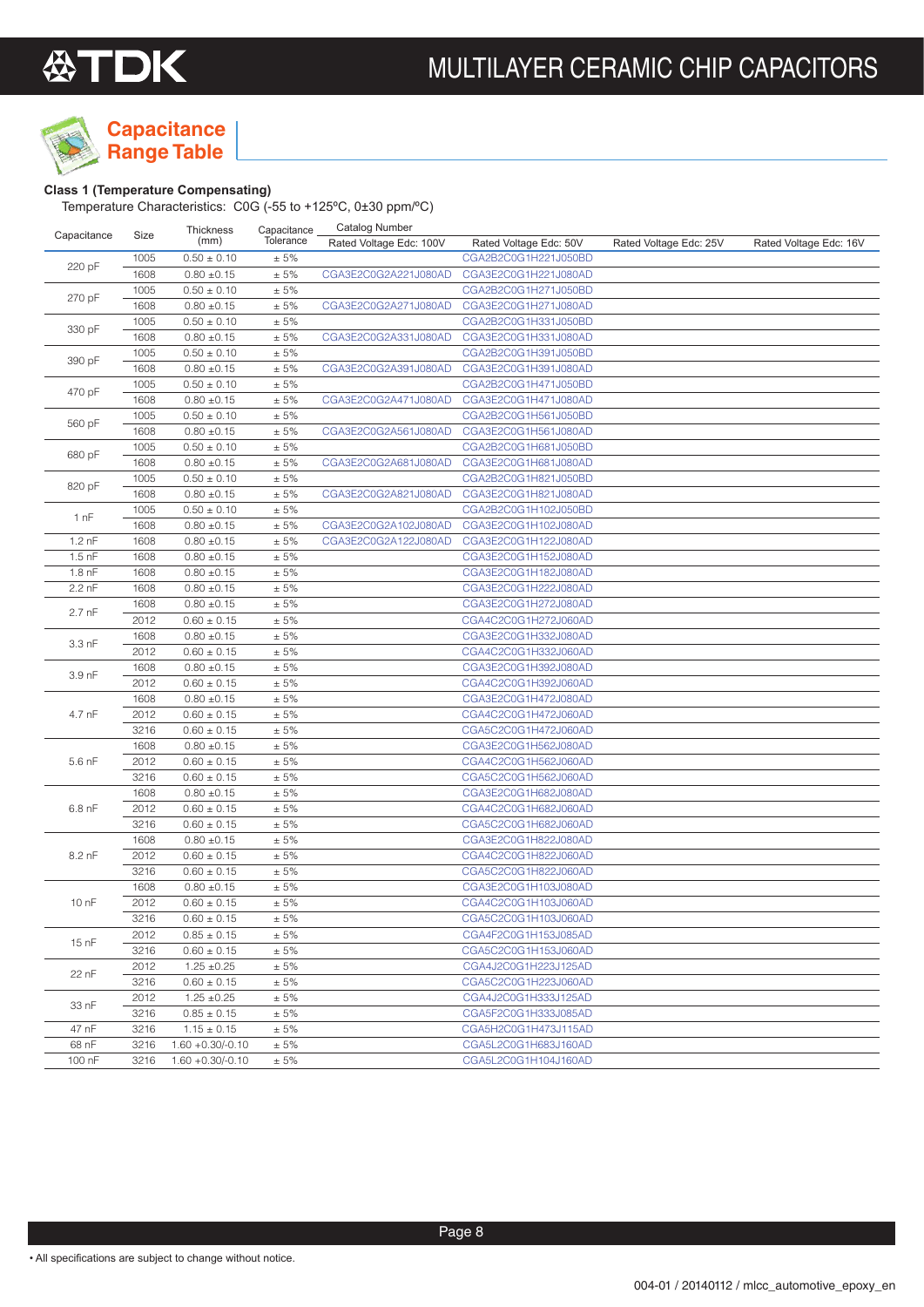

## **Capacitance Range Table**

### **Class 2 (Temperature Stable)**

Temperature Characteristics: X7R (-55 to +125ºC, ±15%)

|             |      | Thickness                  | Capacitance | Catalog Number         |                        |                        |                        |
|-------------|------|----------------------------|-------------|------------------------|------------------------|------------------------|------------------------|
| Capacitance | Size | (mm)                       | Tolerance   | Rated Voltage Edc: 50V | Rated Voltage Edc: 35V | Rated Voltage Edc: 25V | Rated Voltage Edc: 16V |
|             |      |                            | ±10%        | CGA3E2X7R1H102K080AD   |                        |                        |                        |
| 1 nF        | 1608 | $0.80 \pm 0.15$            | ±20%        | CGA3E2X7R1H102M080AD   |                        |                        |                        |
|             |      |                            |             |                        |                        |                        |                        |
| $1.5$ nF    | 1608 | $0.80 \pm 0.15$            | $\pm$ 10%   | CGA3E2X7R1H152K080AD   |                        |                        |                        |
|             |      |                            | ±20%        | CGA3E2X7R1H152M080AD   |                        |                        |                        |
| 2.2 nF      | 1608 | $0.80 \pm 0.15$            | ±10%        | CGA3E2X7R1H222K080AD   |                        |                        |                        |
|             |      |                            | ±20%        | CGA3E2X7R1H222M080AD   |                        |                        |                        |
|             |      |                            | ±10%        | CGA3E2X7R1H332K080AD   |                        |                        |                        |
| $3.3$ nF    | 1608 | $0.80 \pm 0.15$            | $\pm$ 20%   | CGA3E2X7R1H332M080AD   |                        |                        |                        |
|             |      |                            | $\pm$ 10%   | CGA3E2X7R1H472K080AD   |                        |                        |                        |
| 4.7 nF      | 1608 | $0.80 \pm 0.15$            | ±20%        | CGA3E2X7R1H472M080AD   |                        |                        |                        |
|             |      |                            |             |                        |                        |                        |                        |
| $6.8$ nF    | 1608 | $0.80 \pm 0.15$            | ±10%        | CGA3E2X7R1H682K080AD   |                        |                        |                        |
|             |      |                            | ±20%        | CGA3E2X7R1H682M080AD   |                        |                        |                        |
|             | 1005 | $0.50 \pm 0.10$            | ±10%        | CGA2B3X7R1H103K050BD   |                        |                        |                        |
| 10 nF       |      |                            | ±20%        | CGA2B3X7R1H103M050BD   |                        |                        |                        |
|             |      |                            | ±10%        | CGA3E2X7R1H103K080AD   |                        |                        |                        |
|             | 1608 | $0.80 \pm 0.15$            | $\pm$ 20%   | CGA3E2X7R1H103M080AD   |                        |                        |                        |
|             |      |                            | ±10%        | CGA2B3X7R1H153K050BD   |                        | CGA2B2X7R1E153K050BD   |                        |
|             | 1005 | $0.50 \pm 0.10$            | ±20%        | CGA2B3X7R1H153M050BD   |                        | CGA2B2X7R1E153M050BD   |                        |
| 15 nF       |      |                            | ±10%        | CGA3E2X7R1H153K080AD   |                        |                        |                        |
|             | 1608 | $0.80 \pm 0.15$            |             |                        |                        |                        |                        |
|             |      |                            | ±20%        | CGA3E2X7R1H153M080AD   |                        |                        |                        |
|             | 1005 | $0.50 \pm 0.10$            | ±10%        | CGA2B3X7R1H223K050BD   |                        | CGA2B2X7R1E223K050BD   |                        |
| 22 nF       |      |                            | ±20%        | CGA2B3X7R1H223M050BD   |                        | CGA2B2X7R1E223M050BD   |                        |
|             |      |                            | ±10%        | CGA3E2X7R1H223K080AD   |                        |                        |                        |
|             | 1608 | $0.80 \pm 0.15$            | $\pm$ 20%   | CGA3E2X7R1H223M080AD   |                        |                        |                        |
|             |      |                            | ±10%        | CGA2B3X7R1H333K050BD   |                        |                        | CGA2B2X7R1C333K050BD   |
|             | 1005 | $0.50 \pm 0.10$            | ±20%        | CGA2B3X7R1H333M050BD   |                        |                        | CGA2B2X7R1C333M050BD   |
| 33 nF       |      |                            | ±10%        | CGA3E2X7R1H333K080AD   |                        |                        |                        |
|             | 1608 | $0.80 \pm 0.15$            |             |                        |                        |                        |                        |
|             |      |                            | ±20%        | CGA3E2X7R1H333M080AD   |                        |                        |                        |
|             | 1005 | $0.50 \pm 0.10$            | ±10%        | CGA2B3X7R1H473K050BD   |                        |                        |                        |
| 47 nF       |      |                            | ±20%        | CGA2B3X7R1H473M050BD   |                        |                        |                        |
|             | 1608 | $0.80 \pm 0.15$            | ±10%        | CGA3E2X7R1H473K080AD   |                        |                        |                        |
|             |      |                            | $\pm$ 20%   | CGA3E2X7R1H473M080AD   |                        |                        |                        |
|             |      |                            | ±10%        | CGA2B3X7R1H683K050BD   |                        |                        |                        |
|             | 1005 | $0.50 \pm 0.10$            | ±20%        | CGA2B3X7R1H683M050BD   |                        |                        |                        |
| 68 nF       |      |                            | ±10%        | CGA3E2X7R1H683K080AD   |                        |                        |                        |
|             | 1608 | $0.80 \pm 0.15$            | ±20%        | CGA3E2X7R1H683M080AD   |                        |                        |                        |
|             |      |                            | ±10%        | CGA2B3X7R1H104K050BD   |                        |                        |                        |
|             | 1005 | $0.50 \pm 0.10$            |             |                        |                        |                        |                        |
| 100 nF      |      |                            | ±20%        | CGA2B3X7R1H104M050BD   |                        |                        |                        |
|             | 1608 | $0.80 \pm 0.15$            | ±10%        | CGA3E2X7R1H104K080AD   |                        |                        |                        |
|             |      |                            | ±20%        | CGA3E2X7R1H104M080AD   |                        |                        |                        |
|             | 1608 | $0.80 \pm 0.15$            | ±10%        | CGA3E3X7R1H154K080AD   |                        | CGA3E2X7R1E154K080AD   |                        |
|             |      |                            | ±20%        | CGA3E3X7R1H154M080AD   |                        | CGA3E2X7R1E154M080AD   |                        |
| 150 nF      |      |                            | $\pm$ 10%   | CGA4J2X7R1H154K125AD   |                        |                        |                        |
|             | 2012 | $1.25 \pm 0.25$            | ± 20%       | CGA4J2X7R1H154M125AD   |                        |                        |                        |
|             |      |                            | $±10\%$     | CGA3E3X7R1H224K080AD   |                        |                        | CGA3E2X7R1C224K080AD   |
|             | 1608 | $0.80 + 0.15$              |             | CGA3E3X7R1H224M080AD   |                        |                        |                        |
| 220 nF      |      |                            | ± 20%       |                        |                        |                        | CGA3E2X7R1C224M080AD   |
|             | 2012 | $1.25 \pm 0.25$            | $±10\%$     | CGA4J2X7R1H224K125AD   |                        |                        |                        |
|             |      |                            | ± 20%       | CGA4J2X7R1H224M125AD   |                        |                        |                        |
|             | 1608 | $0.80 \pm 0.15$            | $±10\%$     |                        | CGA3E1X7R1V334K080AD   | CGA3E3X7R1E334K080AD   |                        |
|             |      |                            | ± 20%       |                        | CGA3E1X7R1V334M080AD   | CGA3E3X7R1E334M080AD   |                        |
| 330 nF      |      |                            | $±10\%$     | CGA4J2X7R1H334K125AD   |                        |                        |                        |
|             | 2012 | $1.25 \pm 0.25$            | ± 20%       | CGA4J2X7R1H334M125AD   |                        |                        |                        |
|             |      |                            | $±10\%$     |                        | CGA3E1X7R1V474K080AD   | CGA3E3X7R1E474K080AD   |                        |
|             | 1608 | $0.80 \pm 0.15$            |             |                        | CGA3E1X7R1V474M080AD   | CGA3E3X7R1E474M080AD   |                        |
|             |      |                            | ± 20%       |                        |                        |                        |                        |
| 470 nF      | 2012 | $1.25 \pm 0.25$            | $±10\%$     |                        |                        | CGA4J2X7R1E474K125AD   |                        |
|             |      |                            | ± 20%       |                        |                        | CGA4J2X7R1E474M125AD   |                        |
|             |      | $3216$ $1.60 + 0.30/-0.10$ | $±10\%$     | CGA5L2X7R1H474K160AD   |                        |                        |                        |
|             |      |                            | ±20%        | CGA5L2X7R1H474M160AD   |                        |                        |                        |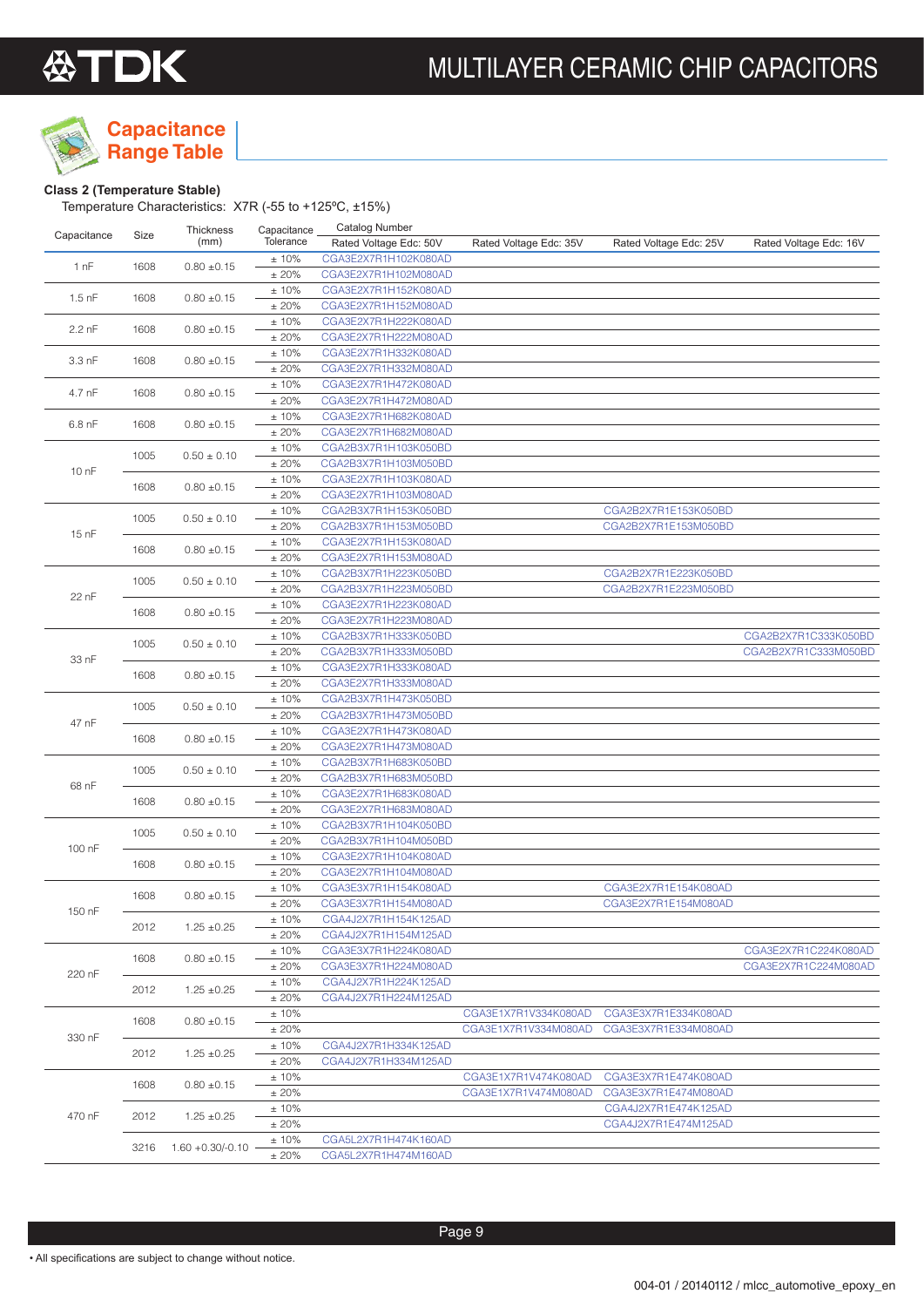

## **Capacitance Range Table**

### **Class 2 (Temperature Stable)**

Temperature Characteristics: X7R (-55 to +125ºC, ±15%)

| Capacitance | Size                        | Thickness             | Capacitance | <b>Catalog Number</b>  |                        |                        |                         |
|-------------|-----------------------------|-----------------------|-------------|------------------------|------------------------|------------------------|-------------------------|
|             |                             | (mm)                  | Tolerance   | Rated Voltage Edc: 50V | Rated Voltage Edc: 25V | Rated Voltage Edc: 16V | Rated Voltage Edc: 6.3V |
|             | 1608                        | $0.80 \pm 0.15$       | ±10%        |                        | CGA3E1X7R1E684K080AD   |                        |                         |
|             |                             |                       | ± 20%       |                        | CGA3E1X7R1E684M080AD   |                        |                         |
| 680 nF      | 2012                        | $1.25 \pm 0.25$       | $\pm$ 10%   |                        | CGA4J3X7R1E684K125AD   | CGA4J2X7R1C684K125AD   |                         |
|             |                             |                       | ±20%        |                        | CGA4J3X7R1E684M125AD   | CGA4J2X7R1C684M125AD   |                         |
|             | 3216                        |                       | $\pm$ 10%   | CGA5L2X7R1H684K160AD   |                        |                        |                         |
|             |                             | $1.60 + 0.30/-0.10$   | $\pm$ 20%   | CGA5L2X7R1H684M160AD   |                        |                        |                         |
|             | 1608                        | $0.80 \pm 0.15$       | $\pm$ 10%   |                        | CGA3E1X7R1E105K080AD   |                        |                         |
|             |                             |                       | ± 20%       |                        | CGA3E1X7R1E105M080AD   |                        |                         |
|             |                             | $1.25 \pm 0.25$       | ±10%        |                        | CGA4J3X7R1E105K125AD   | CGA4J2X7R1C105K125AD   |                         |
| $1 \mu F$   | 2012                        |                       | ±20%        |                        | CGA4J3X7R1E105M125AD   | CGA4J2X7R1C105M125AD   |                         |
|             |                             |                       | $\pm$ 10%   |                        | CGA5L2X7R1E105K160AD   |                        |                         |
|             | 3216                        | $1.60 + 0.30/-0.10$ - | ± 20%       |                        | CGA5L2X7R1E105M160AD   |                        |                         |
|             |                             |                       | $\pm$ 10%   | CGA6L2X7R1H105K160AD   |                        |                        |                         |
|             | 3225                        | $1.60 \pm 0.20$       | ± 20%       | CGA6L2X7R1H105M160AD   |                        |                        |                         |
|             |                             |                       | $\pm$ 10%   |                        | CGA4J1X7R1E155K125AD   |                        |                         |
|             | 2012                        | $1.25 \pm 0.25$       | ±20%        |                        | CGA4J1X7R1E155M125AD   |                        |                         |
| $1.5 \mu F$ |                             |                       | ±10%        | CGA6M2X7R1H155K200AD   |                        |                        |                         |
|             | 3225                        | $2.00 \pm 0.20$       | $\pm$ 20%   | CGA6M2X7R1H155M200AD   |                        |                        |                         |
|             |                             |                       | $\pm$ 10%   |                        | CGA4J3X7R1E225K125AD   |                        |                         |
|             | 2012                        | $1.25 \pm 0.25$       | ± 20%       |                        | CGA4J3X7R1E225M125AD   |                        |                         |
| $2.2 \mu F$ |                             |                       | $\pm$ 10%   |                        | CGA5L2X7R1E225K160AD   |                        |                         |
|             | 3216                        | $1.60 + 0.30/-0.10$   | $\pm$ 20%   |                        | CGA5L2X7R1E225M160AD   |                        |                         |
|             |                             |                       | ±10%        |                        | CGA4J1X7R1E335K125AD   | CGA4J3X7R1C335K125AD   |                         |
| $3.3 \mu F$ | 2012                        | $1.25 \pm 0.25$       | $\pm$ 20%   |                        | CGA4J1X7R1E335M125AD   | CGA4J3X7R1C335M125AD   |                         |
|             |                             |                       | $\pm$ 10%   |                        | CGA4J1X7R1E475K125AD   | CGA4J3X7R1C475K125AD   |                         |
|             | 2012                        | $1.25 + 0.30/-0.25$   | ± 20%       |                        | CGA4J1X7R1E475M125AD   | CGA4J3X7R1C475M125AD   |                         |
|             |                             |                       | $\pm$ 10%   |                        |                        | CGA5L3X7R1C475K160AD   |                         |
|             | 3216                        | $1.60 + 0.30/-0.10$   | $\pm$ 20%   |                        |                        | CGA5L3X7R1C475M160AD   |                         |
| $4.7 \mu F$ |                             |                       | ±10%        |                        | CGA6M2X7R1E475K200AD   |                        |                         |
|             |                             | $2.00 \pm 0.20$       | $\pm$ 20%   |                        | CGA6M2X7R1E475M200AD   |                        |                         |
|             | 3225                        |                       | ±10%        | CGA6P3X7R1H475K250AD   |                        |                        |                         |
|             |                             | $2.50 \pm 0.30$       | ± 20%       | CGA6P3X7R1H475M250AD   |                        |                        |                         |
|             |                             |                       | ±10%        |                        |                        |                        | CGA4J1X7R0J685K125AD    |
|             | 2012                        | $1.25 \pm 0.25$       | $\pm$ 20%   |                        |                        |                        | CGA4J1X7R0J685M125AD    |
| $6.8 \mu F$ |                             |                       | $\pm$ 10%   |                        | CGA5L1X7R1E685K160AD   |                        |                         |
|             | 3216                        | $1.60 + 0.30/-0.10$   | ±20%        |                        | CGA5L1X7R1E685M160AD   |                        |                         |
|             |                             |                       | $\pm$ 10%   |                        |                        |                        | CGA4J1X7R0J106K125AD    |
|             | 2012                        | $1.25 \pm 0.25$       | ±20%        |                        |                        |                        | CGA4J1X7R0J106M125AD    |
| $10 \mu F$  |                             |                       | $\pm$ 10%   |                        | CGA5L1X7R1E106K160AD   |                        |                         |
|             | $1.60 + 0.30/-0.10$<br>3216 | ±20%                  |             | CGA5L1X7R1E106M160AD   |                        |                        |                         |

### **Class 2 (Temperature Stable)**

Temperature Characteristics: X8R (-55 to +150ºC, ±15%)

| Capacitance | Size                    | <b>Thickness</b> | Capacitance | Catalog Number          |                        |                        |                        |
|-------------|-------------------------|------------------|-------------|-------------------------|------------------------|------------------------|------------------------|
|             |                         | (mm)             | Tolerance   | Rated Voltage Edc: 100V | Rated Voltage Edc: 50V | Rated Voltage Edc: 25V | Rated Voltage Edc: 16V |
| 150 pF      | 1005                    | $0.50 \pm 0.10$  | $±10\%$     |                         | CGA2B2X8R1H151K050BD   |                        |                        |
|             |                         |                  | ±20%        |                         | CGA2B2X8R1H151M050BD   |                        |                        |
| 220 pF      | 1005                    | $0.50 \pm 0.10$  | ±10%        |                         | CGA2B2X8R1H221K050BD   |                        |                        |
|             |                         | $±20\%$          |             | CGA2B2X8R1H221M050BD    |                        |                        |                        |
|             | 1005                    | $0.50 \pm 0.10$  | $±10\%$     |                         | CGA2B2X8R1H331K050BD   |                        |                        |
|             | 330 pF                  |                  | $±20\%$     |                         | CGA2B2X8R1H331M050BD   |                        |                        |
| 470 pF      | 1005                    | $0.50 \pm 0.10$  | ±10%        |                         | CGA2B2X8R1H471K050BD   |                        |                        |
|             |                         |                  | ±20%        |                         | CGA2B2X8R1H471M050BD   |                        |                        |
|             |                         | $0.50 \pm 0.10$  | $±10\%$     |                         | CGA2B2X8R1H681K050BD   |                        |                        |
| 680 pF      | 1005                    |                  | ±20%        |                         | CGA2B2X8R1H681M050BD   |                        |                        |
|             |                         |                  | $±10\%$     |                         | CGA2B2X8R1H102K050BD   |                        |                        |
| 1 nF        | 1005<br>$0.50 \pm 0.10$ |                  | $±20\%$     |                         | CGA2B2X8R1H102M050BD   |                        |                        |
|             |                         |                  | $±10\%$     | CGA3E2X8R2A102K080AD    | CGA3E2X8R1H102K080AD   |                        |                        |
|             | $0.80 \pm 0.15$<br>1608 |                  | $±20\%$     | CGA3E2X8R2A102M080AD    | CGA3E2X8R1H102M080AD   |                        |                        |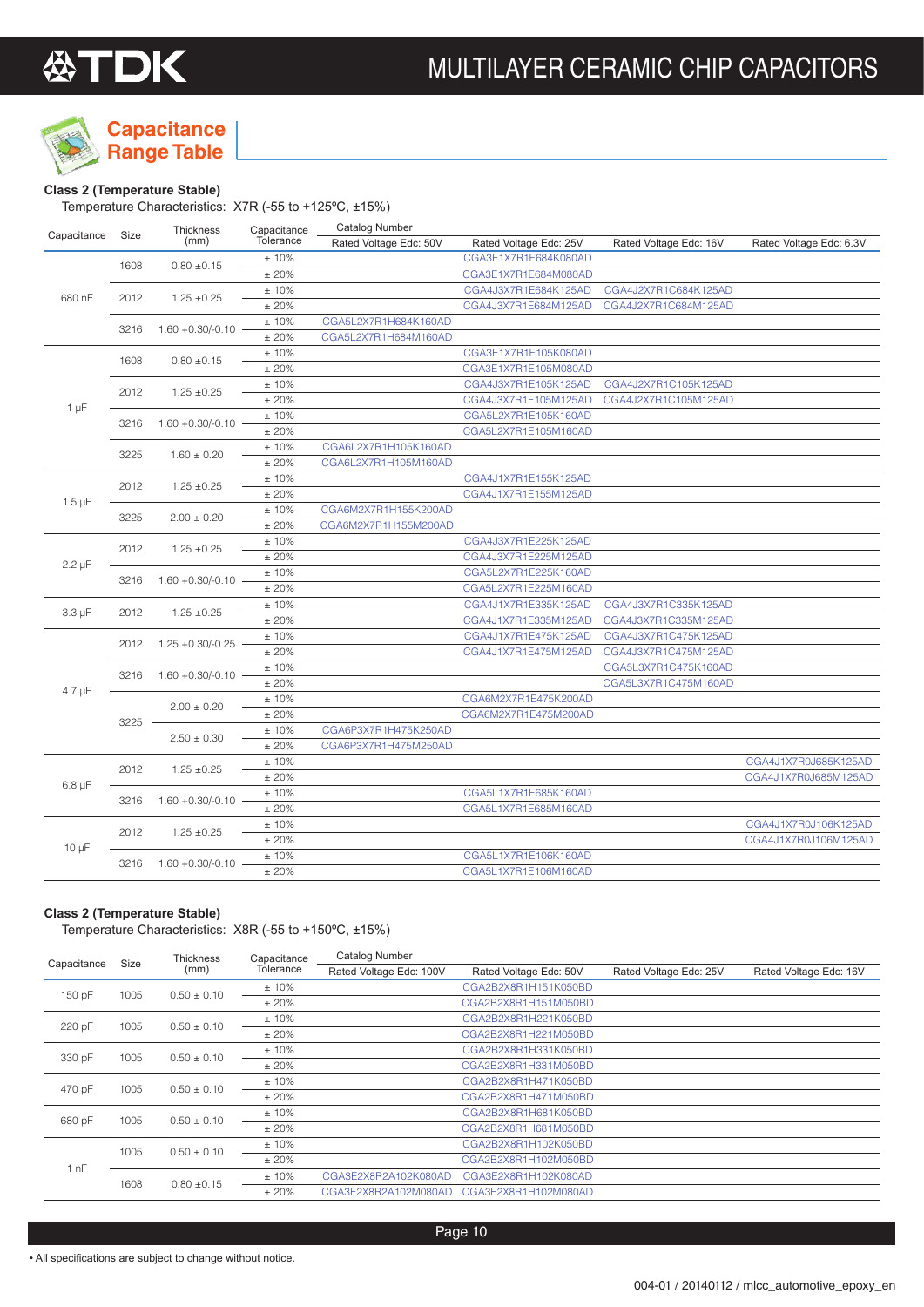

## **Capacitance Range Table**

### **Class 2 (Temperature Stable)**

Temperature Characteristics: X8R (-55 to +150ºC, ±15%)

| Capacitance | Size | Thickness | Capacitance | Catalog Number |
|-------------|------|-----------|-------------|----------------|
|             |      | (mm)      | Tolerance   |                |

| Capacitance | <b>SIZE</b>  | (mm)                               | Tolerance | Rated Voltage Edc: 100V | Rated Voltage Edc: 50V | Rated Voltage Edc: 25V | Rated Voltage Edc: 16V |
|-------------|--------------|------------------------------------|-----------|-------------------------|------------------------|------------------------|------------------------|
| $1.5$ nF    | 1005         | $0.50 \pm 0.10$                    | ±10%      |                         | CGA2B2X8R1H152K050BD   |                        |                        |
|             |              |                                    | ± 20%     |                         | CGA2B2X8R1H152M050BD   |                        |                        |
|             | 1608         |                                    | ±10%      | CGA3E2X8R2A152K080AD    | CGA3E2X8R1H152K080AD   |                        |                        |
|             |              | $0.80 + 0.15$                      | ±20%      | CGA3E2X8R2A152M080AD    | CGA3E2X8R1H152M080AD   |                        |                        |
|             |              |                                    | ±10%      |                         | CGA2B2X8R1H222K050BD   |                        |                        |
|             | 1005         | $0.50 \pm 0.10$                    | $\pm$ 20% |                         | CGA2B2X8R1H222M050BD   |                        |                        |
| 2.2 nF      | 1608         | $0.80 \pm 0.15$                    | $\pm$ 10% | CGA3E2X8R2A222K080AD    | CGA3E2X8R1H222K080AD   |                        |                        |
|             |              |                                    | ±20%      | CGA3E2X8R2A222M080AD    | CGA3E2X8R1H222M080AD   |                        |                        |
| $3.3$ nF    | 1005         | $0.50\pm0.10$                      | ±10%      |                         | CGA2B2X8R1H332K050BD   |                        |                        |
|             |              |                                    | ±20%      |                         | CGA2B2X8R1H332M050BD   |                        |                        |
|             | 1608         | $0.80 \pm 0.15$                    | ±10%      | CGA3E2X8R2A332K080AD    | CGA3E2X8R1H332K080AD   |                        |                        |
|             |              |                                    | ±20%      | CGA3E2X8R2A332M080AD    | CGA3E2X8R1H332M080AD   |                        |                        |
|             |              |                                    | ±10%      |                         | CGA2B2X8R1H472K050BD   |                        |                        |
| 4.7 nF      | 1005<br>1608 | $0.50 \pm 0.10$                    | ± 20%     |                         | CGA2B2X8R1H472M050BD   |                        |                        |
|             |              |                                    | ±10%      | CGA3E2X8R2A472K080AD    | CGA3E2X8R1H472K080AD   |                        |                        |
|             |              | $0.80\; {\pm}0.15$                 | ±20%      | CGA3E2X8R2A472M080AD    | CGA3E2X8R1H472M080AD   |                        |                        |
|             | 1005         | $0.50 \pm 0.10$                    | ± 10%     |                         | CGA2B3X8R1H682K050BD   | CGA2B2X8R1E682K050BD   |                        |
|             |              |                                    | $\pm$ 20% |                         | CGA2B3X8R1H682M050BD   | CGA2B2X8R1E682M050BD   |                        |
| 6.8 nF      |              |                                    | ±10%      | CGA3E2X8R2A682K080AD    | CGA3E2X8R1H682K080AD   |                        |                        |
|             | 1608         | $0.80 \pm 0.15$                    | ±20%      | CGA3E2X8R2A682M080AD    | CGA3E2X8R1H682M080AD   |                        |                        |
|             |              |                                    | ±10%      |                         | CGA2B3X8R1H103K050BD   | CGA2B2X8R1E103K050BD   |                        |
|             | 1005         | $0.50 \pm 0.10$                    | $\pm$ 20% |                         | CGA2B3X8R1H103M050BD   | CGA2B2X8R1E103M050BD   |                        |
|             |              |                                    | ±10%      | CGA3E2X8R2A103K080AD    | CGA3E2X8R1H103K080AD   |                        |                        |
| 10 nF       | 1608         | $0.80 \pm 0.15$                    | $\pm$ 20% | CGA3E2X8R2A103M080AD    | CGA3E2X8R1H103M080AD   |                        |                        |
|             |              | $0.85 \pm 0.15$                    | ±10%      | CGA4F2X8R2A103K085AD    |                        |                        |                        |
|             | 2012         |                                    | ±20%      | CGA4F2X8R2A103M085AD    |                        |                        |                        |
|             |              | $0.50 \pm 0.10$                    | ±10%      |                         |                        | CGA2B3X8R1E153K050BD   |                        |
|             | 1005         |                                    | $\pm$ 20% |                         |                        | CGA2B3X8R1E153M050BD   |                        |
|             |              |                                    | ±10%      | CGA3E2X8R2A153K080AD    | CGA3E2X8R1H153K080AD   |                        |                        |
| 15 nF       | 1608         | $0.80 \pm 0.15$                    | $\pm$ 20% | CGA3E2X8R2A153M080AD    | CGA3E2X8R1H153M080AD   |                        |                        |
|             | 2012         | $0.85\pm0.15$                      | ±10%      | CGA4F2X8R2A153K085AD    |                        |                        |                        |
|             |              |                                    | ±20%      | CGA4F2X8R2A153M085AD    |                        |                        |                        |
|             | 1005         | $0.50 \pm 0.10$                    | ±10%      |                         |                        | CGA2B3X8R1E223K050BD   |                        |
|             |              |                                    | ± 20%     |                         |                        | CGA2B3X8R1E223M050BD   |                        |
| 22 nF       | 1608         | $0.80 \pm 0.15$                    | ±10%      | CGA3E3X8R2A223K080AD    | CGA3E2X8R1H223K080AD   |                        |                        |
|             |              |                                    | ±20%      | CGA3E3X8R2A223M080AD    | CGA3E2X8R1H223M080AD   |                        |                        |
|             | 2012         | $1.25 \pm 0.25$                    | ±10%      | CGA4J2X8R2A223K125AD    |                        |                        |                        |
|             |              |                                    | $\pm$ 20% | CGA4J2X8R2A223M125AD    |                        |                        |                        |
|             | 1005<br>1608 | $0.50 \pm 0.10$<br>$0.80 \pm 0.15$ | $\pm$ 10% |                         |                        |                        | CGA2B3X8R1C333K050BD   |
|             |              |                                    | ± 20%     |                         |                        |                        | CGA2B3X8R1C333M050BD   |
|             |              |                                    | ±10%      | CGA3E3X8R2A333K080AD    | CGA3E2X8R1H333K080AD   |                        |                        |
| 33 nF       |              |                                    | ±20%      | CGA3E3X8R2A333M080AD    | CGA3E2X8R1H333M080AD   |                        |                        |
|             | 2012         | $1.25 \pm 0.25$                    | ±10%      | CGA4J3X8R2A333K125AD    |                        |                        |                        |
|             |              |                                    | ± 20%     | CGA4J3X8R2A333M125AD    |                        |                        |                        |
|             | 3216         | $0.85 \pm 0.15$                    | ±10%      | CGA5F2X8R2A333K085AD    |                        |                        |                        |
|             |              |                                    | ±20%      | CGA5F2X8R2A333M085AD    |                        |                        |                        |
|             | 1005         | $0.50 \pm 0.10$                    | ±10%      |                         |                        |                        | CGA2B3X8R1C473K050BD   |
|             |              |                                    | ± 20%     |                         |                        |                        | CGA2B3X8R1C473M050BD   |
|             | 1608<br>2012 | $0.80 \pm 0.15$<br>$1.25 \pm 0.25$ | ± 10%     |                         | CGA3E2X8R1H473K080AD   |                        |                        |
| 47 nF       |              |                                    | ±20%      |                         | CGA3E2X8R1H473M080AD   |                        |                        |
|             |              |                                    | ±10%      | CGA4J3X8R2A473K125AD    |                        |                        |                        |
|             |              |                                    | ± 20%     | CGA4J3X8R2A473M125AD    |                        |                        |                        |
|             | 3216         | $0.85 \pm 0.15$                    | ± 10%     | CGA5F2X8R2A473K085AD    |                        |                        |                        |
|             |              |                                    | ± 20%     | CGA5F2X8R2A473M085AD    |                        |                        |                        |
| 68 nF       | 1608         | $0.80 \pm 0.15$                    | $±10\%$   |                         | CGA3E3X8R1H683K080AD   | CGA3E2X8R1E683K080AD   |                        |
|             |              |                                    | ±20%      |                         | CGA3E3X8R1H683M080AD   | CGA3E2X8R1E683M080AD   |                        |
|             | 2012         | $1.25 \pm 0.25$                    | ±10%      | CGA4J3X8R2A683K125AD    | CGA4J2X8R1H683K125AD   |                        |                        |
|             |              |                                    | ± 20%     | CGA4J3X8R2A683M125AD    | CGA4J2X8R1H683M125AD   |                        |                        |
|             | 3216         | $1.15 \pm 0.15$                    | $±10\%$   | CGA5H2X8R2A683K115AD    |                        |                        |                        |
|             |              |                                    | ± 20%     | CGA5H2X8R2A683M115AD    |                        |                        |                        |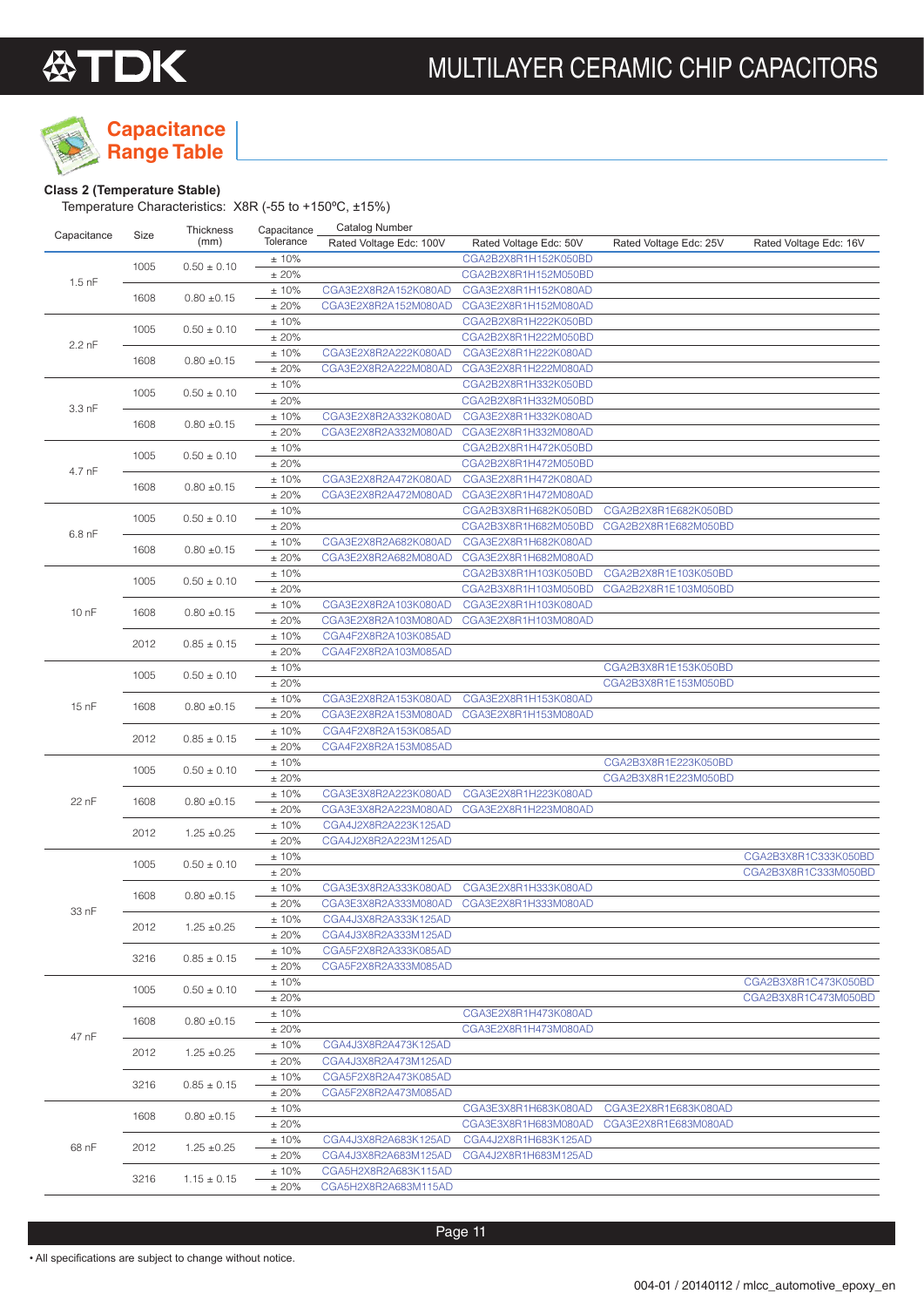

## **Capacitance Range Table**

### **Class 2 (Temperature Stable)**

Temperature Characteristics: X8R (-55 to +150ºC, ±15%)

|             | Size         | Thickness                                                 | Capacitance   | Catalog Number          |                        |                        |                        |
|-------------|--------------|-----------------------------------------------------------|---------------|-------------------------|------------------------|------------------------|------------------------|
| Capacitance |              | (mm)                                                      | Tolerance     | Rated Voltage Edc: 100V | Rated Voltage Edc: 50V | Rated Voltage Edc: 25V | Rated Voltage Edc: 16V |
| 100 nF      | 1608         | $0.80 \pm 0.15$                                           | ±10%          |                         | CGA3E3X8R1H104K080AD   | CGA3E2X8R1E104K080AD   |                        |
|             |              |                                                           | ±20%          |                         | CGA3E3X8R1H104M080AD   | CGA3E2X8R1E104M080AD   |                        |
|             | 2012         | $1.25 \pm 0.25$                                           | ±10%          |                         | CGA4J2X8R1H104K125AD   |                        |                        |
|             |              |                                                           | ±20%          |                         | CGA4J2X8R1H104M125AD   |                        |                        |
|             | 3216         | $1.15 \pm 0.15$                                           | ±10%          | CGA5H2X8R2A104K115AD    |                        |                        |                        |
|             |              |                                                           | ±20%          | CGA5H2X8R2A104M115AD    |                        |                        |                        |
|             | 1608         | $0.80 \pm 0.15$                                           | ±10%          |                         |                        | CGA3E3X8R1E154K080AD   |                        |
|             |              |                                                           | ±20%          |                         |                        | CGA3E3X8R1E154M080AD   |                        |
|             | $2012 -$     | $1.25 \pm 0.25$                                           | ±10%          |                         | CGA4J3X8R1H154K125AD   |                        |                        |
|             |              |                                                           | ±20%          |                         | CGA4J3X8R1H154M125AD   | CGA4F2X8R1E154K085AD   |                        |
| 150 nF      |              | $0.85 \pm 0.15$                                           | ±10%<br>±20%  |                         |                        | CGA4F2X8R1E154M085AD   |                        |
|             |              |                                                           | ±10%          |                         | CGA5F2X8R1H154K085AD   |                        |                        |
|             |              | $0.85 \pm 0.15$                                           | ±20%          |                         | CGA5F2X8R1H154M085AD   |                        |                        |
|             | $3216 -$     | $1.60 + 0.30/-0.10$                                       | ±10%          | CGA5L2X8R2A154K160AD    |                        |                        |                        |
|             |              |                                                           | ±20%          | CGA5L2X8R2A154M160AD    |                        |                        |                        |
|             |              |                                                           | ±10%          |                         |                        | CGA3E3X8R1E224K080AD   |                        |
|             | 1608         | $0.80 \pm 0.15$<br>$1.25 \pm 0.25$                        | ±20%          |                         |                        | CGA3E3X8R1E224M080AD   |                        |
|             |              |                                                           | ±10%          |                         | CGA4J3X8R1H224K125AD   | CGA4J2X8R1E224K125AD   |                        |
|             | 2012         |                                                           | ±20%          |                         | CGA4J3X8R1H224M125AD   | CGA4J2X8R1E224M125AD   |                        |
| 220 nF      |              | $1.15 \pm 0.15$                                           | ±10%          |                         | CGA5H2X8R1H224K115AD   |                        |                        |
|             |              |                                                           | ±20%          |                         | CGA5H2X8R1H224M115AD   |                        |                        |
|             | 3216         |                                                           | ±10%          | CGA5L3X8R2A224K160AD    |                        |                        |                        |
|             |              | $1.60 + 0.30/-0.10$                                       | ±20%          | CGA5L3X8R2A224M160AD    |                        |                        |                        |
|             |              |                                                           | ±10%          |                         |                        |                        | CGA3E3X8R1C334K080AD   |
|             | 1608         | $0.80 \pm 0.15$                                           | ±20%          |                         |                        |                        | CGA3E3X8R1C334M080AD   |
|             |              | $1.25 \pm 0.25$                                           | ±10%          |                         |                        | CGA4J2X8R1E334K125AD   |                        |
|             | 2012         |                                                           | ±20%          |                         |                        | CGA4J2X8R1E334M125AD   |                        |
| 330 nF      |              | $0.85 \pm 0.15$                                           | ±10%          |                         |                        | CGA5F2X8R1E334K085AD   |                        |
|             | $3216 -$     |                                                           | ±20%          |                         |                        | CGA5F2X8R1E334M085AD   |                        |
|             |              | $1.60 + 0.30/-0.10$                                       | ±10%          | CGA5L3X8R2A334K160AD    | CGA5L2X8R1H334K160AD   |                        |                        |
|             |              |                                                           | ±20%          | CGA5L3X8R2A334M160AD    | CGA5L2X8R1H334M160AD   |                        |                        |
|             | 1608         | $0.80 \pm 0.15$                                           | ±10%          |                         |                        |                        | CGA3E3X8R1C474K080AD   |
|             |              |                                                           | ±20%          |                         |                        |                        | CGA3E3X8R1C474M080AD   |
|             | 2012         | $1.25 \pm 0.25$                                           | ±10%          |                         |                        | CGA4J3X8R1E474K125AD   |                        |
|             |              |                                                           | ±20%          |                         |                        | CGA4J3X8R1E474M125AD   |                        |
| 470 nF      | $3216 -$     | $0.85 \pm 0.15$<br>$1.60 + 0.30/-0.10$                    | ±10%          |                         |                        | CGA5F2X8R1E474K085AD   |                        |
|             |              |                                                           | ±20%          |                         |                        | CGA5F2X8R1E474M085AD   |                        |
|             |              |                                                           | ±10%          |                         | CGA5L2X8R1H474K160AD   |                        |                        |
|             |              |                                                           | ±20%          |                         | CGA5L2X8R1H474M160AD   |                        |                        |
|             | 3225         | $2.00 \pm 0.20$                                           | ±10%          | CGA6M3X8R2A474K200AD    |                        |                        |                        |
|             |              |                                                           | ±20%          | CGA6M3X8R2A474M200AD    |                        |                        |                        |
| 680 nF      | 2012         | $1.25 \pm 0.25$<br>$1.15 \pm 0.15$<br>$1.60 + 0.30/-0.10$ | ±10%          |                         |                        |                        | CGA4J3X8R1C684K125AD   |
|             |              |                                                           | ± 20%         |                         |                        | CGA5H2X8R1E684K115AD   | CGA4J3X8R1C684M125AD   |
|             |              |                                                           | ±10%<br>± 20% |                         |                        | CGA5H2X8R1E684M115AD   |                        |
|             | $3216 -$     |                                                           |               |                         | CGA5L3X8R1H684K160AD   |                        |                        |
|             |              |                                                           | ±10%<br>±20%  |                         | CGA5L3X8R1H684M160AD   |                        |                        |
|             | 3225<br>2012 | $2.50 \pm 0.30$<br>$1.25 \pm 0.25$                        | ±10%          | CGA6P3X8R2A684K250AD    |                        |                        |                        |
|             |              |                                                           | ±20%          | CGA6P3X8R2A684M250AD    |                        |                        |                        |
|             |              |                                                           | ±10%          |                         |                        |                        | CGA4J3X8R1C105K125AD   |
| $1 \mu F$   |              |                                                           | ± 20%         |                         |                        |                        | CGA4J3X8R1C105M125AD   |
|             | 3216         | $1.60 + 0.30/-0.10$                                       | ±10%          |                         | CGA5L3X8R1H105K160AD   | CGA5L2X8R1E105K160AD   |                        |
|             |              |                                                           | ±20%          |                         | CGA5L3X8R1H105M160AD   | CGA5L2X8R1E105M160AD   |                        |
|             |              |                                                           | ±10%          |                         |                        | CGA5L3X8R1E155K160AD   |                        |
| $1.5 \mu F$ | 3216<br>3225 | $1.60 + 0.30/-0.10$<br>$1.60 \pm 0.20$                    | ±20%          |                         |                        | CGA5L3X8R1E155M160AD   |                        |
|             |              |                                                           | ±10%          |                         |                        | CGA6L2X8R1E155K160AD   |                        |
|             |              |                                                           | ±20%          |                         |                        | CGA6L2X8R1E155M160AD   |                        |
|             |              |                                                           | ±10%          |                         |                        | CGA5L3X8R1E225K160AD   |                        |
| $2.2 \mu F$ | 3216         | $1.60 + 0.30/-0.10$                                       | ± 20%         |                         |                        | CGA5L3X8R1E225M160AD   |                        |
|             |              |                                                           |               |                         |                        |                        |                        |

Page 12